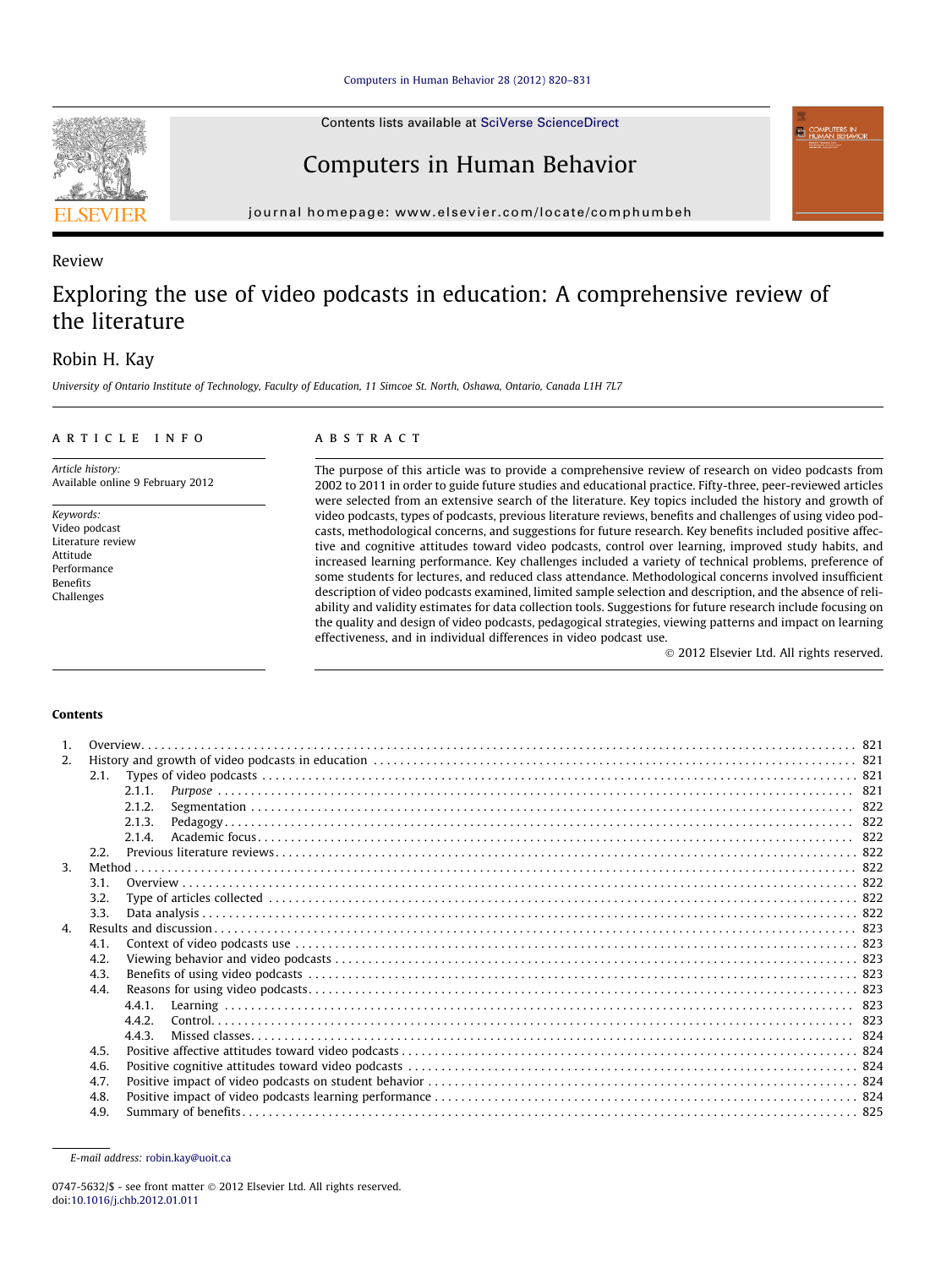| 4.10.       |         |  |  |  |  |  |  |  |  |  |  |  |  |
|-------------|---------|--|--|--|--|--|--|--|--|--|--|--|--|
| 4.11.       |         |  |  |  |  |  |  |  |  |  |  |  |  |
| 4.12.       |         |  |  |  |  |  |  |  |  |  |  |  |  |
| 4.13.       |         |  |  |  |  |  |  |  |  |  |  |  |  |
| 4.14.       |         |  |  |  |  |  |  |  |  |  |  |  |  |
| 4.15.       |         |  |  |  |  |  |  |  |  |  |  |  |  |
| 4.16.       |         |  |  |  |  |  |  |  |  |  |  |  |  |
|             | 4.16.1. |  |  |  |  |  |  |  |  |  |  |  |  |
|             | 4.16.2. |  |  |  |  |  |  |  |  |  |  |  |  |
|             | 4.16.3. |  |  |  |  |  |  |  |  |  |  |  |  |
|             |         |  |  |  |  |  |  |  |  |  |  |  |  |
|             | 4.17.1. |  |  |  |  |  |  |  |  |  |  |  |  |
|             | 4.17.2. |  |  |  |  |  |  |  |  |  |  |  |  |
|             | 4.17.3. |  |  |  |  |  |  |  |  |  |  |  |  |
|             | 4.17.4. |  |  |  |  |  |  |  |  |  |  |  |  |
|             | 4.17.5. |  |  |  |  |  |  |  |  |  |  |  |  |
|             | 4.17.6. |  |  |  |  |  |  |  |  |  |  |  |  |
| Appendix A. |         |  |  |  |  |  |  |  |  |  |  |  |  |
| Appendix B. |         |  |  |  |  |  |  |  |  |  |  |  |  |
|             |         |  |  |  |  |  |  |  |  |  |  |  |  |
|             |         |  |  |  |  |  |  |  |  |  |  |  |  |

## 1. Overview

In this review, video podcasts refer to video files that are distributed in a digital format through the Internet using personal computers or mobile devices ([McGarr, 2009](#page-10-0)). They have also been referred to as audiographs [\(Loomes, Shafarenko, & Loomes, 2002\)](#page-10-0), podcasts [\(Heilesen, 2010\)](#page-10-0), vodcasts [\(Vajoczki, Watt, Marquis, &](#page-10-0) [Holshausen, 2010\)](#page-10-0), webcasts ([Shim, Shropshire, Park, Harris, &](#page-10-0) [Campbell, 2007](#page-10-0)), and video streams [\(Bennett & Glover, 2008\)](#page-9-0). In education, video podcasts have been used to record and transmit lectures (e.g., [Griffin, Mitchell, & Thompson, 2009\)](#page-10-0), visits from guest speakers (e.g., [Wang, Mattick, & Dunne, 2010\)](#page-10-0), explanations of how to solve problems (e.g., [Crippen & Earl, 2004](#page-10-0)), supplementary materials for a course (e.g., [McGarr, 2009\)](#page-10-0), PowerPoint summaries (e.g., [Holbrook & Dupont, 2010](#page-10-0)), and administrative tasks ([Heilesen, 2010](#page-10-0)).

The purpose of this paper is to provide a comprehensive review of research on video podcasts from 2002 to 2011 in order to guide future studies and educational practice. Previous research reviews have examined audio podcasts exclusively [\(Hew, 2009](#page-10-0)) or have been somewhat dated and limited in focus ([Heilesen, 2010;](#page-10-0) McGarr, 2009). Key areas covered in the current review include the history and growth of video podcasts, types of podcasts, previous literature reviews, benefits and challenges of using video podcasts, methodological concerns, and suggestions for future research.

#### 2. History and growth of video podcasts in education

Research on the use of video podcasts in education began to surface in 2002 with references to audiographs ([Loomes et al.,](#page-10-0) [2002](#page-10-0)), video streaming ([Foertsch, Moses, Strikwerda, & Litzkow,](#page-10-0) [2002; Green et al., 2003; Shephard, 2003](#page-10-0)) and webcasting ([Reynolds & Mason, 2002](#page-10-0)). High speed bandwidth was relatively uncommon between 2000 and 2005 [\(Smith, 2010](#page-10-0)), therefore the use of video podcasts in education was limited by download times and research in this area was minimal. It is argued that two key factors changed the direction and frequency of video podcast use for entertainment and subsequently education.

First, in February of 2005, YouTube, a site designed to disseminate a wide range of video clips, was launched (''YouTube'', 2011). By 2006, YouTube received 100 million views per day [\(Infographics,](#page-10-0) [2010](#page-10-0)). As of May 2011, YouTube was viewed over 3 billion times per day ([Henry, 2011](#page-10-0)). Originally used for entertainment purposes, You-Tube is a free source of numerous educational videos in a wide range of subject areas.

The second factor that helped change the landscape of video podcast use in education was increase and availability of bandwidth. Between 2006 and 2010, the adoption of high speed Internet access increased rapidly in homes and schools [\(Smith, 2010\)](#page-10-0) as did research on the use of video podcasts in education. Prior to 2006, eight peer-reviewed articles had been written on the use of video podcasts in education. Since 2006, 52 new articles have been published. This literature needs to be examined and evaluated as a whole in order to gain a cohesive perspective on the benefits and challenges experienced while using video podcasts in education.

# 2.1. Types of video podcasts

Originally, podcasting was the name given to audio files played on Apple's IPod portable media player [\(Copley, 2007\)](#page-10-0). Internet bandwidth restricted the type of information that could be exchanged in a reasonable time period to an audio format [\(Shephard,](#page-10-0) [2003](#page-10-0)), although early forms of video podcasts began to emerge in the form of audiographs [\(Loomes et al., 2002](#page-10-0)), video streaming ([Foertsch et al., 2002; Green et al., 2003; Shephard, 2003](#page-10-0)) and webcasting ([Reynolds & Mason, 2002](#page-10-0)). Since 2005, video podcasts can categorized according to purpose, segmentation, pedagogical strategy, and academic focus.

#### 2.1.1. Purpose

With respect to purpose, four kinds of video podcasts have emerged including lecture-based (e.g., [Heilesen, 2010](#page-10-0)), enhanced (e.g. [Holbrook & Dupont, 2010\)](#page-10-0), supplementary (e.g., [McGarr,](#page-10-0) [2009](#page-10-0)), and worked examples (e.g., [Crippen & Earl, 2004\)](#page-10-0). Lecturebased or ''subsitutional'' video podcasts are recordings of an entire lecture that students can review instead of or after a face-to-face meeting. An enhanced video podcast is video footage of Power-Point slides presented with an audio explanation. Supplementary video podcasts augment the teaching and learning of a course and include administrative support (e.g., [Heilesen, 2010\)](#page-10-0), realworld demonstrations [\(Jarvis & Dickie, 2009\)](#page-10-0), summaries of class lessons or textbook chapters (e.g., [McGarr, 2009\)](#page-10-0) or additional material that may broaden or deepen student understanding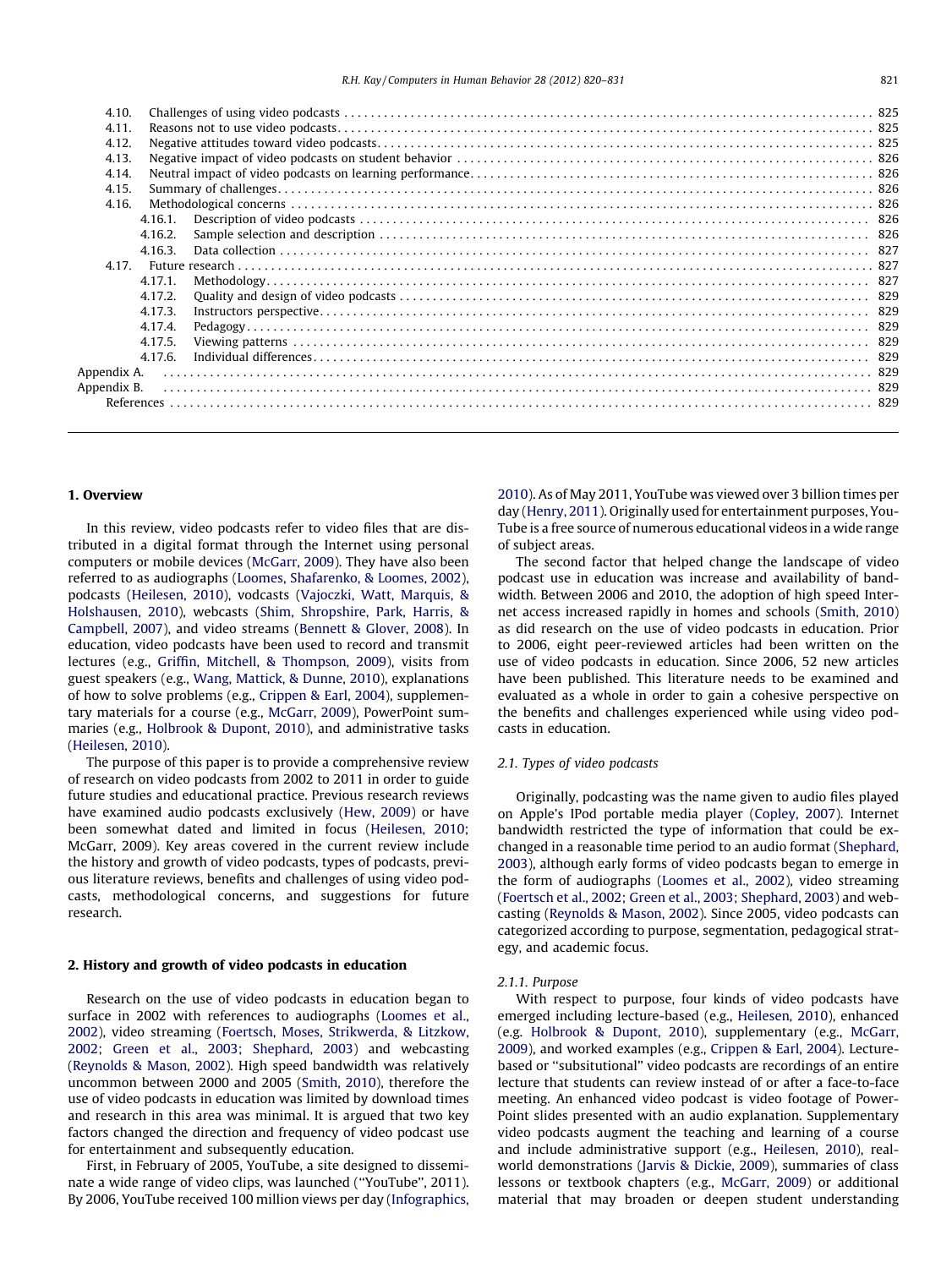(e.g., [McGarr, 2009](#page-10-0)). Finally, worked examples provide video explanations of specific problems that students may need to solve in a particular course, often in the area of mathematics or science.

#### 2.1.2. Segmentation

Video podcasts can also be classified based on segmentation. Non-segmented podcasts consist of entire lectures that can be played from start to finish using VCR type controls. Segmented video podcasts are broken up into smaller chunks that can be searched and viewed according to the needs of the user (e.g., [Zhang, Zhou, Briggs, & Nunamaker, 2006\)](#page-11-0).

# 2.1.3. Pedagogy

Pedagogical strategy is another way of identifying podcasts. Three distinct teaching approaches are evident in the current literature and include receptive viewing, problem solving, and created video podcasts. Receptive viewing of podcasts assumes that learning material in whatever format is to be viewed by a student in a relatively passive manner. Students may search for desired segments or pause and review noteworthy concepts or facts, but the main pedagogical strategy is the delivery of information. Receptive viewing is by far the most common type of video podcast, examined in 95% of papers reviewed in this study.

Problem-solving video podcasts are clips designed to explain, articulate and assist students in learning how to solve specific problems endemic to courses like mathematics, science, and engineering. The pedagogical strategy still involves the delivery of information, but the focus and learning objective of the video podcast is much narrower. Only two studies in this review ([Crippen &](#page-10-0) [Earl, 2004; Loomes et al., 2002\)](#page-10-0) made reference to problem-solving or worked example video podcast use.

The final strategy involves students planning and creating their own video podcasts. Students learn by investigating, collaborating, researching, and eventually developing academic-based video podcasts. This approach to using video podcasts is uncommon with only two studies covered in the current review ([Alpay & Gulati,](#page-9-0) [2010; Armstrong, Massad, & Tucker, 2009](#page-9-0)).

## 2.1.4. Academic focus

The final way to categorize video podcasts is academic focus. Two clear foci emerged from literature: practical and conceptual. Approximately half the video podcasts researched targeted practical skills or specific problems. These podcasts are typically short in length or segmented. The other half of video podcasts target higher level concepts, are relatively long, and may be segmented.

In summary, while the digital format and dispensing of video podcasts has stabilized over the past five years, the type of podcasts vary considerably according to their purpose, degree of segmentation, pedagogical strategy, and academic focus.

## 2.2. Previous literature reviews

Three previous literature reviews have been conducted on the use of podcasts in education [\(Heilesen, 2010; Hew, 2009; McGarr, 2009\)](#page-10-0). [Hew's \(2009\)](#page-10-0) review, while focusing exclusively on audio podcasts, offers several insights that might extend to the use of video podcasts. [Hew \(2009\)](#page-10-0) noted that the most common use of podcasts was for either lectures or supplementary course materials, that students tended to listen to podcasts at home rather than on mobile devices, and that the main benefit of podcasting was to review materials missed or not understand during class. However, [Hew's \(2009\)](#page-10-0) review is somewhat limited because only 11 peer-reviewed articles were examined and a majority of the studies were descriptive.

[McGarr \(2009\)](#page-10-0) examined the use of both audio and video podcasting in higher education, but did not distinguish the relative contributions of each type of podcast. The review was largely theoretical focusing mainly on the descriptive results of seven peer-reviewed articles in the area of podcasting. [McGarr \(2009\)](#page-10-0) identified three primary uses of podcasts (lectures, support material, and creative use), but did not provide a detailed analysis of the benefits and challenges of podcasts in education.

[Heilesen \(2010\)](#page-10-0) examined a relatively sparse sample of 13 peerreviewed articles published from 2004 to 2009 on the use of both audio and video podcasts. He concluded that evidence supporting learning gains due to the use of podcasts is limited, but that affective and cognitive attitudes were positive. It is important to note that [Heilesen \(2010\)](#page-10-0) did not intend for his review to be comprehensive. Furthermore, 21 peer-reviewed articles on the use of video podcasts have been published since 2009.

The current review is unique because it focuses exclusively on video podcasts, analyzes over 50 peer-reviewed articles from 2002 to 2011, offers a systematic, comprehensive analysis of both benefits and challenges, and explores opportunities to improve future research.

#### 3. Method

#### 3.1. Overview

Several procedures were followed to ensure a high quality review of the literature on video podcasts. First, a comprehensive search of peer-reviewed journals, but not conference papers or reports, was completed based on a wide range of key terms including podcasts, vodcasts, video podcasts, video streaming, webcasts, and online videos. Five databases were searched including the AACE Digital Library, Academic Search Premiere, EBSCOhost, ERIC, Google Scholar, Scholars Portal Journals. Second, the reference section for each article found was searched in order to find additional articles. Third, key educational and technology journals from around the world were searched independently and included the following publications: Australasian Journal of Educational Technology, British Journal of Educational Technology, Canadian Journal of Learning and Technology, Computers and Education, Computers in Human Behavior, Educational Technology Research and Development, Interdisciplinary Journal of E-Learning and Learning Objects, Journal of Computer Assisted Learning, Journal of Educational Computing Research, Turkish Journal Online Journal of Distance Education. The search process uncovered 53 peer-reviewed articles published from 2002 to 2011.

## 3.2. Type of articles collected

An analysis of the 53 studies conducted revealed six different areas of focus including use of video podcasts ( $n = 30$ ), comparing video podcasts with other teaching strategies ( $n = 11$ ), evaluating the quality of video podcasts ( $n = 5$ ), literature reviews ( $n = 3$ ), creation of video podcasts  $(n = 2)$  and video podcast pedagogy  $(n = 1)$ . Regarding impact of video podcasts, 33 studies looked at attitudes, 28 studies examined behavior, and 20 assessed learning performance. In terms of methodological approach, 14 studies were exclusively survey-based, nine studies collected only qualitative or descriptive data, 25 studies used a mixed data collection approach, and 21 studies concentrated on learning outcomes (see [Appendix B](#page-9-0)).

# 3.3. Data analysis

Each study in this paper was analyzed based on the following elements: year of study, number of video podcasts used, length of video podcasts, type of video podcast used, sample population, sample size, sample description, subject area, reliability and valid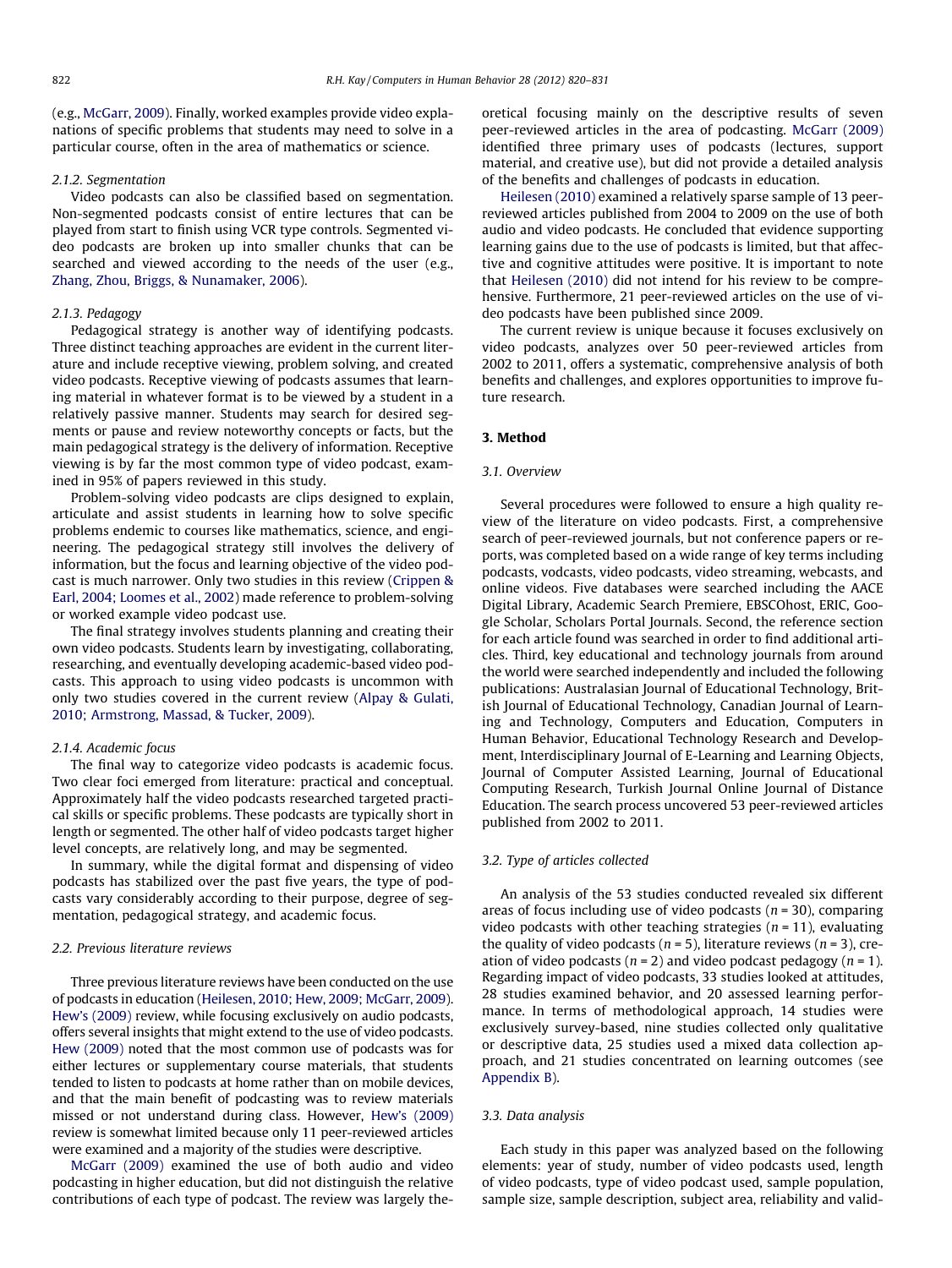ity of data collection tools, study area of focus, and impact of video podcasts (attitude, behavior, and learning performance). See [Appendix A](#page-9-0) for detailed description of the coding scheme used in this study and [Appendix B](#page-9-0) for a list of the coded articles.

It should be noted that a meta-analysis was not conducted because (a) the focus of studies, method of data analysis, subject area, and type of podcasts used varied considerably, (b) quantitative measurement of impact was assessed in only 26 of the 53 studies reviewed, and (c) reliability and validity were rarely reported for data collection tools. The overall lack of assessment precision would make a meta-analysis essentially meaningless.

# 4. Results and discussion

#### 4.1. Context of video podcasts use

The predominant sample population for the 53 studies reviewed in this paper consisted of undergraduate students ( $n = 38$ ) studies). Other populations investigated included graduate students ( $n = 8$ ), teachers ( $n = 4$ ), secondary school students ( $n = 4$ ), middle schools students  $(n = 3)$  elementary school students  $(n = 2)$  and professionals  $(n = 1)$ . With respect to subject area, 17 studies were in the domain of science and technology, 15 were in arts, 11 in health, six involved a variety of subject areas, four were in mathematics and business, and three were in education. Sample size ranged from 4 to 3019 students with an overall mean of 316. In summary, the current review represents the attitudes, behaviors and learning outcomes of undergraduate students studying science, technology, arts, and health.

#### 4.2. Viewing behavior and video podcasts

Several video podcast viewing patterns emerged from the literature review. First, students tended to view video podcasts outside of working hours during evenings and weekends ([Copley, 2007;](#page-10-0) [Heilesen, 2010; Hill & Nelson, 2011; Traphagan, Kusera, & Kishi,](#page-10-0) [2010; Wang et al., 2010\)](#page-10-0). Second, some evidence suggests that students viewed video podcasts immediately before exams [\(Brittain,](#page-10-0) [Glowacki, Van Ittersum, & Johnson, 2006; Heilesen, 2010\)](#page-10-0), although one study observed more balanced viewing patterns ([Chester, Buntine, Hammond, & Atkinson, 2011\)](#page-10-0). Third, a large number of studies ( $n = 12$ ) suggest that students viewed video podcasts at home using their personal computers and not on mobile devices. [McGarr \(2009\)](#page-10-0) argued that the level of processing required to deconstruct and understand information presented in a video podcast limits viewing effectiveness on a mobile platform, particularly when students are reviewing for tests and exams. [Walls,](#page-10-0) [Walker, Acee, Kucsera, and Robinson \(2010\)](#page-10-0) added that choice of device may partially depend on podcast content. Students listened to tangential, supplementary video podcasts with mobile devices and lecture video podcasts on personal computers at home while studying.

There were several different viewing styles observed. In two studies, students preferred to look at an entire lecture as opposed to watching specific segments ([Chester et al., 2011; Traphagan](#page-10-0) [et al., 2010](#page-10-0)), although it was not clear why they preferred this approach. Other viewing patterns included stopping the video podcast to take notes [\(Foertsch et al., 2002\)](#page-10-0) or simply reviewing material repeatedly ([Hill & Nelson, 2011\)](#page-10-0).

One study looked at viewing behavior explicitly [\(de Boer, Kom](#page-10-0)[mers, & de Brock, 2011\)](#page-10-0) and noted four distinct styles: linear (watching a complete video once), elaborative (watching a complete video twice), maintenance rehearsal (watching part of a video repeatedly) or zapping (skipping through a video and watching brief segments). It is worth noting that the video podcast students were

watching in this study was segmented, eights minute long, and focused on how to use a piece of digital equipment. Viewing style might be different for a non-segmented, full length lecture, presenting multiple higher-level concepts. de Boer et al. (2011) also noted that viewing style was not constant and appeared to shift based on cognitive needs of the user. He also suggested that viewing patterns may be partially related to innate cognitive ability. For example, if a student has a relatively weak short-term memory, then he/ she might have to review a video clip more often than a student with a stronger short-term memory (de Boer et al., 2011).

#### 4.3. Benefits of using video podcasts

Benefits of using video podcasts were organized into four categories: reasons for use, attitudes toward video podcasts, behaviors, and impact on learning performance. Each of these areas will be discussed in detail.

#### 4.4. Reasons for using video podcasts

A majority of studies asked students about why they used video podcasts using surveys, open-ended questions, or focus group data. Three principle reasons were cited including improving learning, increasing control over the learning, and missed classes.

#### 4.4.1. Learning

The number one reason students noted for using video podcasts was to improve learning ( $n = 23$  studies). Twenty-one studies reported that students used video podcasts to review for impending tests or examinations. Other learning-based reasons for using video podcasts included preparing for class [\(Bennett & Glover,](#page-9-0) [2008](#page-9-0)), self-checking for understanding [\(Fernandez, Simo, & Sallan,](#page-10-0) [2009; Foertsch et al., 2002; Wang et al., 2010](#page-10-0)), obtaining a global overview of chapters read ([Fernandez et al., 2009\)](#page-10-0), and taking better notes ([Copley, 2007; Traphagan et al., 2010\)](#page-10-0). One particularly interesting reason for using video podcasts was to improve the quality of face-to-face classes. Before a traditional class, students watched video podcasts that targeted procedural tasks ([Jarvis &](#page-10-0) [Dickie, 2010](#page-10-0)) or direct instruction of concepts ([O'Bannon, Lubke,](#page-10-0) [Beard, & Britt, 2011](#page-10-0)). Professors then had the time during faceto-face meetings for hands-on practice and developing a deeper understanding of concepts.

#### 4.4.2. Control

The second reason students wanted to use video podcasts was control over learning ( $n = 9$  studies). [Dolnicar \(2005\)](#page-10-0) observed that there were at least two types of students: idealists and pragmatists. Idealists enjoyed listening to traditional lectures whereas pragmatists simply wanted the information necessary to succeed. Video podcasts match the temperament of pragmatists well. Several theorists have noted that pragmatists in higher education are rapidly growing and refer to this group as being part of the "net" generation ([Montgomery, 2009; Palfrey & Gasser, 2008;](#page-10-0) [Tapscott, 2008](#page-10-0)). According to [Tapscott \(2008\),](#page-10-0) the ''net'' generation wants freedom in everything they do, particularly freedom of choice or control over their environment. With respect to video podcasts, students enjoyed control over when and where they learned ([Heilesen, 2010; Hill & Nelson, 2011; Jarvis & Dickie,](#page-10-0) [2010; McGarr, 2009;Winterbottom, 2007\)](#page-10-0), what they needed to learn [\(Fill & Ottewill, 2006; Heilesen, 2010\)](#page-10-0) and the pace of learning [\(Chester et al., 2011; Clark & Mayer, 2008; Fill & Ottewill, 2006;](#page-10-0) [Griffin et al., 2009; Hill & Nelson, 2011; Winterbottom, 2007](#page-10-0)).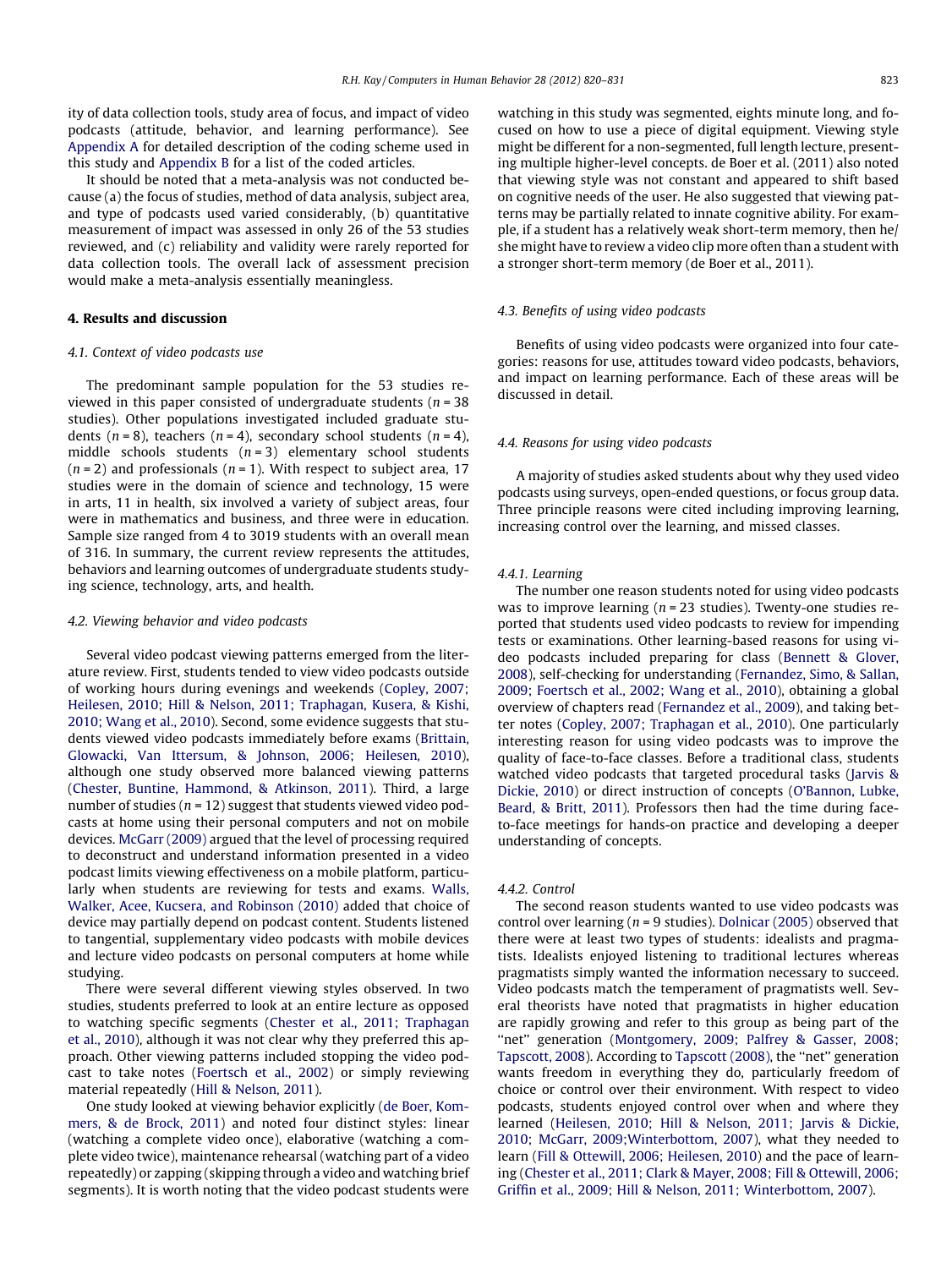#### 4.4.3. Missed classes

The third reason students noted for using video podcasts was to make up for missed classes ( $n = 9$  studies). In at least four studies, 60–80% of the students agreed that video podcasts were very useful for catching up on classes they were unable to attend [\(Dupagne,](#page-10-0) [Millette, & Grinfeder, 2009; Lonn & Teasley, 2009; Pilarski,](#page-10-0) [Johnstone, Pettepher, & Osheroff, 2008; Traphagan et al., 2010\)](#page-10-0). One study suggested that students appreciated video podcasts because they allowed them to fit courses into their busy schedules ([Foertsch et al., 2002\)](#page-10-0). A final study indicated that video podcasts were appreciated by students who had to travel a considerable distance to attend class ([McKinney & Page, 2009\)](#page-10-0).

## 4.5. Positive affective attitudes toward video podcasts

Researchers who examined affective attitudes toward video podcasts reported that students' feelings or emotions were predominantly positive ( $n = 14$  studies). General comments suggested that video podcasts were enjoyable to watch ([Copley, 2007;](#page-10-0) [Dupagne et al., 2009; Green et al., 2003; Vajoczki et al., 2010; Win](#page-10-0)[terbottom, 2007\)](#page-10-0) and satisfying ([Traphagan et al., 2010; Zhang](#page-10-0) [et al., 2006\)](#page-10-0). A number of studies indicated that students felt that video podcasts were motivating [\(Alpay & Gulati, 2010; Bolliger,](#page-9-0) [Supanakorn, & Boggs, 2010; Fernandez et al., 2009; Hill & Nelson,](#page-9-0) [2011; O'Bryan and Hegelheimer, 2007](#page-9-0)). Reasons cited for increased motivation included sustaining attention, relevance, and the excitement of producing video podcasts for their peers. Other students described video podcasts as interesting when the material was intellectually stimulating [\(Fernandez et al., 2009\)](#page-10-0) or they wanted to see an outstanding lecture a second time [\(Wang et al.,](#page-10-0) [2010\)](#page-10-0). Two studies ([Pilarski et al., 2008; Traphagan et al., 2010\)](#page-10-0) noted that viewing video podcasts helped reduce student anxiety, presumably before a testing situation. Finally, several researchers observed that students believed that video podcasts helped build connections with the instructor [\(Fernandez et al., 2009\)](#page-10-0) and other students ([McCombs & Liu, 2007](#page-10-0)). The dynamics of how connections improved were not clearly articulated.

#### 4.6. Positive cognitive attitudes toward video podcasts

Almost half the studies in this review ( $n = 22$ ) examined cognitive attitudes toward video podcasts and over 85% of the findings were positive. A number of studies  $(n = 15)$  noted that students thought video podcasts were useful, helpful, and effective with respect to improving the learning process. This assessment is consistent with informal comments that students made about why they used video podcasts. Detailed analysis about why students had positive cognitive beliefs about learning were not provided, although one study suggested that the visual nature of podcasts brought the materials to life thereby helping to improve understanding [\(Hill &](#page-10-0) [Nelson, 2011](#page-10-0)).

Two studies examining the creation of video podcasts ([Alpay & Gulati, 2010; Armstrong & Massad, 2009\)](#page-9-0) reported that students felt they improved with respect to analytic, communication, cooperation, creativity, and technology skills. Three studies made stronger claims about learning impact noting that students believed that their performance increased as a direct result of using video podcasts [\(Brittain et al., 2006; Crippen & Earl, 2004; Dupagne](#page-10-0) [et al., 2009\)](#page-10-0).

Students also appreciated that video podcasts were convenient and easily accessible ([Bolliger et al., 2010; Dupagne et al., 2009;](#page-10-0) [Fernandez et al., 2009; Shantikumar, 2010\)](#page-10-0). One study noted that students enjoyed the opportunity that video podcasts afforded by offering lectures from a large of group of experts within wide geographical area. Finally, two studies reported that students liked the flexibility of using video podcasts by being able to select the time, location, and pace of learning [\(McCombs & Liu, 2007; Stephenson,](#page-10-0) [Brown, & Griffin, 2008](#page-10-0)).

#### 4.7. Positive impact of video podcasts on student behavior

Three benefits emerged with respect to student behaviors while using video podcasts: frequency of viewing, consistent attendance at lectures, and improvements in study habits. Regarding frequency of viewing, a number of studies indicated that students used video podcasts often and spent considerable time watching them [\(Crippen & Earl, 2004; Dupagne et al., 2009; Foertsch et al.,](#page-10-0) [2002; Moss, O'Connor, & White, 2010; Pilarski et al., 2008; Shan](#page-10-0)[tikumar, 2010; Winterbottom, 2007](#page-10-0)). However, it was difficult to compare how often video podcasts were used because different frequency metrics were used including number of downloads per term (e.g., [Crippen & Earl, 2004; Shantikumar, 2010](#page-10-0)), views per week (e.g., [Moss, O'Connor, & White, 2010](#page-10-0)), percent of video podcasts viewed (e.g., [Dupagne et al., 2009\)](#page-10-0), percent of students who viewed podcasts (e.g., [Winterbottom, 2007](#page-11-0)) and students ratings of use based on a Likert Scale ([Pilarski et al., 2008](#page-10-0)).

With respect to lecture attendance, it was apparent that instructors were concerned about whether the availability of video podcasts would reduce student attendance (e.g., [Brittain et al.,](#page-10-0) [2006; Copley, 2007; Parson, Reddy, Wood, & Senior, 2009](#page-10-0)). Two studies indicated that video podcast use had little impact on the number of students who came to lectures ([Brittain et al., 2006;](#page-10-0) [Copley, 2007\)](#page-10-0), however, one study noted that type of podcast was a moderating factor. Some students claimed that they would attend class if video lectures podcasts were available, but would consider missing class if they had access to enhanced PowerPoint summaries [\(Parson et al., 2009](#page-10-0)).

Concerning study habits, a wide range of improvements were observed including fostering more independence [\(Jarvis & Dickie,](#page-10-0) [2009\)](#page-10-0), increasing self-reflection [\(Leijen, Lam, Wildschut, Simons,](#page-10-0) [& Admiraal, 2009](#page-10-0)), more efficient test preparation [\(McCombs &](#page-10-0) [Liu, 2007\)](#page-10-0), reviewing material ([Foertsch et al., 2002; O'Bryan and](#page-10-0) [Hegelheimer, 2007\)](#page-10-0) and increasing contact with academic staff ([Chester et al., 2011\)](#page-10-0).

#### 4.8. Positive impact of video podcasts learning performance

Evidence supporting the beneficial impact of video podcasts on student performance has been presented in three different formats: test scores, self-report data and changes in practice. With respect to test scores, a number of studies observed significant differences in scores between students who used video podcasts vs. students exposed to more traditional teaching methods. [Boster,](#page-10-0) [Meyer, Roberto, Inge, and Strom \(2006\), Boster et al. \(2007\)](#page-10-0) reported that third, sixth, and eighth grade students who used video podcasts scored significantly higher than students who did not use them. [Griffin et al. \(2009\)](#page-10-0) noted that students' scored higher on multiple choice tests as a result of using enhanced podcasts. [Crip](#page-10-0)[pen and Earl \(2004\)](#page-10-0) stated that there was a significant positive correlation between the use of worked example video podcasts and test scores. [Traphagan et al. \(2010\)](#page-10-0) stated that students who watched more video podcasts appeared to perform better in testing situations. Finally, two studies noted significant gains in grades as a result of using enhanced podcasts ([Vajoczki et al., 2010](#page-10-0)) or segmented video lectures [\(Wieling & Hofman, 2010\)](#page-11-0).

Regarding self-report data, students said that team and technology skills improved [\(Alpay & Gulati, 2010\)](#page-9-0) as a direct result of using video podcasts. [So, Pow, and Hung \(2009\)](#page-10-0) added that student teachers felt that they gained knowledge in a number of areas including teaching skills, teaching design, use of resources,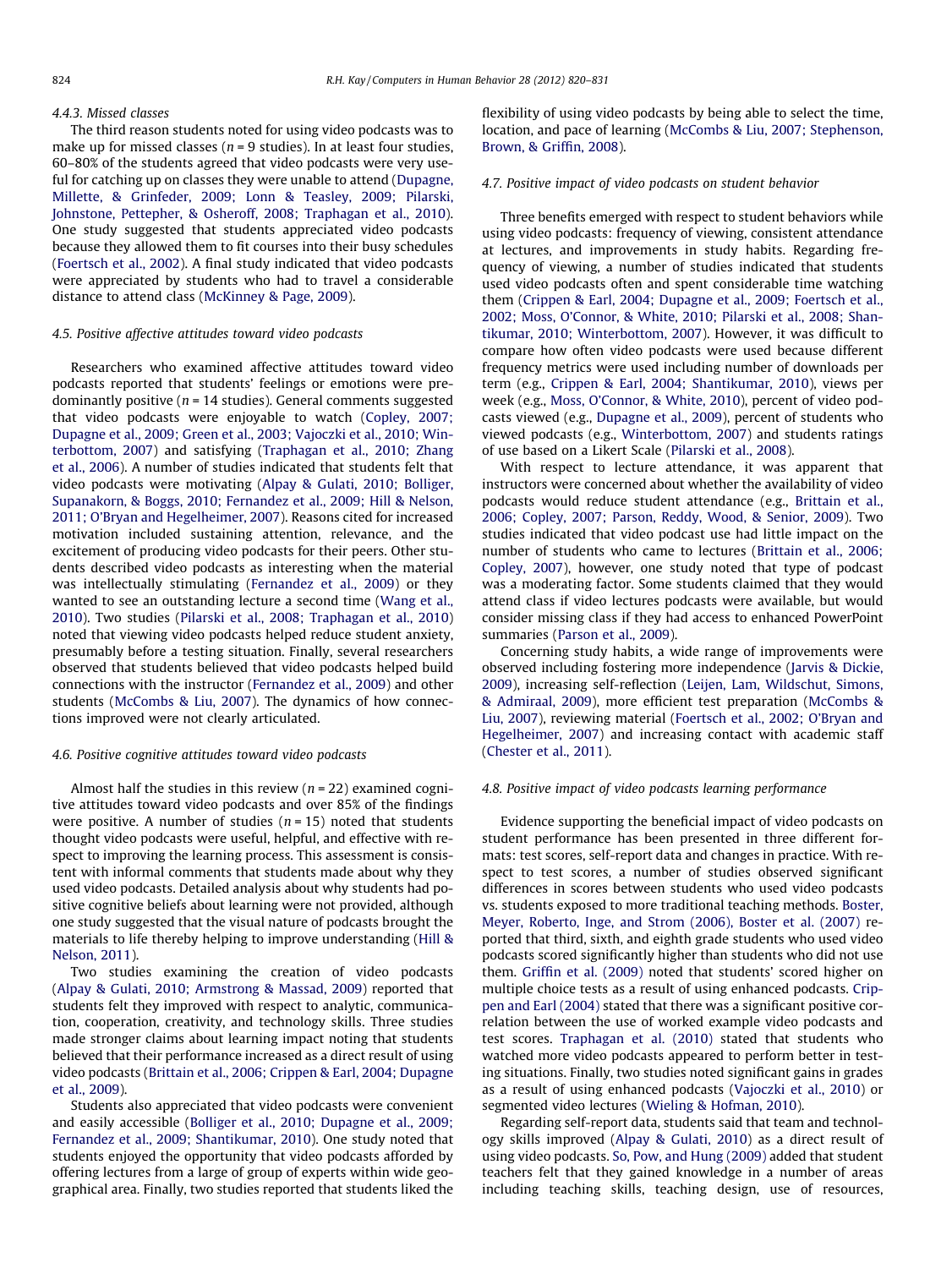<span id="page-5-0"></span>

| Table 1                                       |  |  |
|-----------------------------------------------|--|--|
| Summary of benefits for using video podcasts. |  |  |

| Benefit              | No. of studies | Details                                                                                       |
|----------------------|----------------|-----------------------------------------------------------------------------------------------|
| Reasons for use      |                |                                                                                               |
| Learning             | 23             | • Review for assessment                                                                       |
|                      |                | • Preparing for class, understanding, note taking                                             |
|                      |                | • Improve face-to-face classes                                                                |
| Control              | 9              | • Location, time and pace of learning                                                         |
| Missed Classes       | 9              | • Students can review missed lectures                                                         |
| <b>Attitudes</b>     |                |                                                                                               |
| Affective            | 14             | • Enjoyable, motivating, interesting, stimulating                                             |
| Cognitive            | 15             | • Useful, helpful, effective, very positive about creating podcasts, easy to use              |
|                      |                |                                                                                               |
| <b>Behaviors</b>     |                |                                                                                               |
| Frequency            |                | • No. of downloads, views per week, % of students who viewed, % podcasts viewed               |
| Attendance           | 4              | • Viewing podcasts had not impact on attendance, may depend of type of podcast used           |
| Study Habits         | 6              | • Independence, self-reflection, efficient test preparation, better review, increased contact |
| Learning performance |                |                                                                                               |
| <b>Test Scores</b>   |                | • Higher scores in tests than traditional approaches                                          |
| Self-Report          |                | • Team and technology skills, teaching skills                                                 |
| Practical tasks      | $\overline{2}$ | • Sunscreen use, field techniques                                                             |

classroom management, and pupil participation. In terms of change in practice, [Armstrong, Idriss, and Kim \(2011\)](#page-9-0) noted that video podcast users outperformed pamphlet users in terms of knowledge and the correct use of sunscreen. [Jarvis and Dickie](#page-10-0) [\(2010\)](#page-10-0) reported positive change in field technique practice as a result of viewing video podcasts.

It is important to note that studies investigating video podcasts and learning performance have not examined pathways to change. In other words, it is not clear what factors in viewing video podcasts contribute to losses or gains in performance. It is also worth noticing that performance gains as a result of using video podcasts may be partially dependent on knowledge area taught and type of podcast used. For example, [Hill and Nelson \(2011\)](#page-10-0) found that a number of students said video podcasts helped them learn facts, but did not necessarily improve comprehension. Additionally, [Zhang et al. \(2006\)](#page-11-0) observed that viewing segmented video podcasts improved learning performance, whereas watching non-segmented video podcasts had no effect.

#### 4.9. Summary of benefits

Table 1 provides a summary of five key benefits regarding the use of video podcasts. First, almost half of the studies reviewed, suggest that the main reason video podcasts are used is to improve learning. Students particularly welcomed the fact that video podcasts permitted them to learn when, where, and at the pace they wanted. Second, more than half the studies analyzed suggest that students have very positive attitudes toward video podcasts describing them as useful, helpful and effective, as well as enjoyable, motivating, and stimulating. Third, a number of papers indicated that study habits change as a result of having video podcasts available and that students use podcasts frequently, especially prior to a test or examination. Fourth, in some cases, video podcast use does not reduce class attendance. Finally, there is some evidence, that use of video podcasts has a direct and positive impact on test and skill performance.

#### 4.10. Challenges of using video podcasts

Challenges associated with using video podcasts were organized into four main categories: reasons not use video podcasts, attitudes toward video podcasts, behaviors, and impact on learning performance. Each of these areas will be discussed in detail.

# 4.11. Reasons not to use video podcasts

Four areas of challenge emerged from the literature review and included technical issues, lecture preference, awareness, and time. A key area of challenge involved technical problems and included excessive file size [\(Chester et al., 2011; Copley, 2007\)](#page-10-0), download speed ([Hill & Nelson, 2011; McCombs & Liu, 2007; McKinney &](#page-10-0) [Page, 2009; Winterbottom, 2007](#page-10-0)) not having a mobile device ([McCombs & Liu, 2007\)](#page-10-0), display size [\(Foertsch et al., 2002\)](#page-10-0), or not knowing how to get video podcasts to work [\(Chester et al., 2011;](#page-10-0) [Dupagne et al., 2009; McCombs & Liu, 2007; O'Bannon et al., 2011\)](#page-10-0).

Another significant challenge was related to student preference for lectures. In one study ([Chester et al., 2011\)](#page-10-0), most students simply favored lectures and claimed video podcasts were not sufficient to support their needs. In two other studies, students refrained from watching video podcasts because they deemed them as irrelevant to the learning goals of the course ([Dupagne et al., 2009;](#page-10-0) [O'Bannon et al., 2011\)](#page-10-0). In another study, students noted that video podcasts were not as engaging as real world lectures and that there were more distractions when viewing video podcasts at home ([Foertsch et al., 2002](#page-10-0)). Three researchers reported that students missed being able to ask questions or get immediate clarification on issues [\(Foertsch et al., 2002; McKinney & Page, 2009; O'Bannon](#page-10-0) [et al., 2011](#page-10-0)). Finally, [Winterbottom \(2007\)](#page-11-0) noted that some students took twice as long to watch video podcasts versus the time spent to attend a lecture.

A third challenge, although less prominent, was linked to student awareness. In three studies, students did not use video podcasts because they were not aware they existed ([Chester et al.,](#page-10-0) [2011; Copley, 2007; Shantikumar, 2010\)](#page-10-0). In one case, almost 50% of the students did not know they were available ([Chester et al.,](#page-10-0) [2011](#page-10-0)). A final challenge was that students claimed they were too busy and did not have enough time to watch video podcasts [\(Du](#page-10-0)[pagne et al., 2009; Hill & Nelson, 2011](#page-10-0)).

#### 4.12. Negative attitudes toward video podcasts

In terms of affective attitudes toward video podcasts, the current literature review revealed only positive responses, however, with respect to cognitive attitudes several concerns were noted. Two papers indicated that students simply liked lectures better than video podcasts and saw the latter as supplementary aids at best [\(Parson et al., 2009; Stephenson et al., 2008](#page-10-0)). [Walls et al.](#page-10-0) [\(2010\)](#page-10-0) reported that supplementary video podcasts were seen as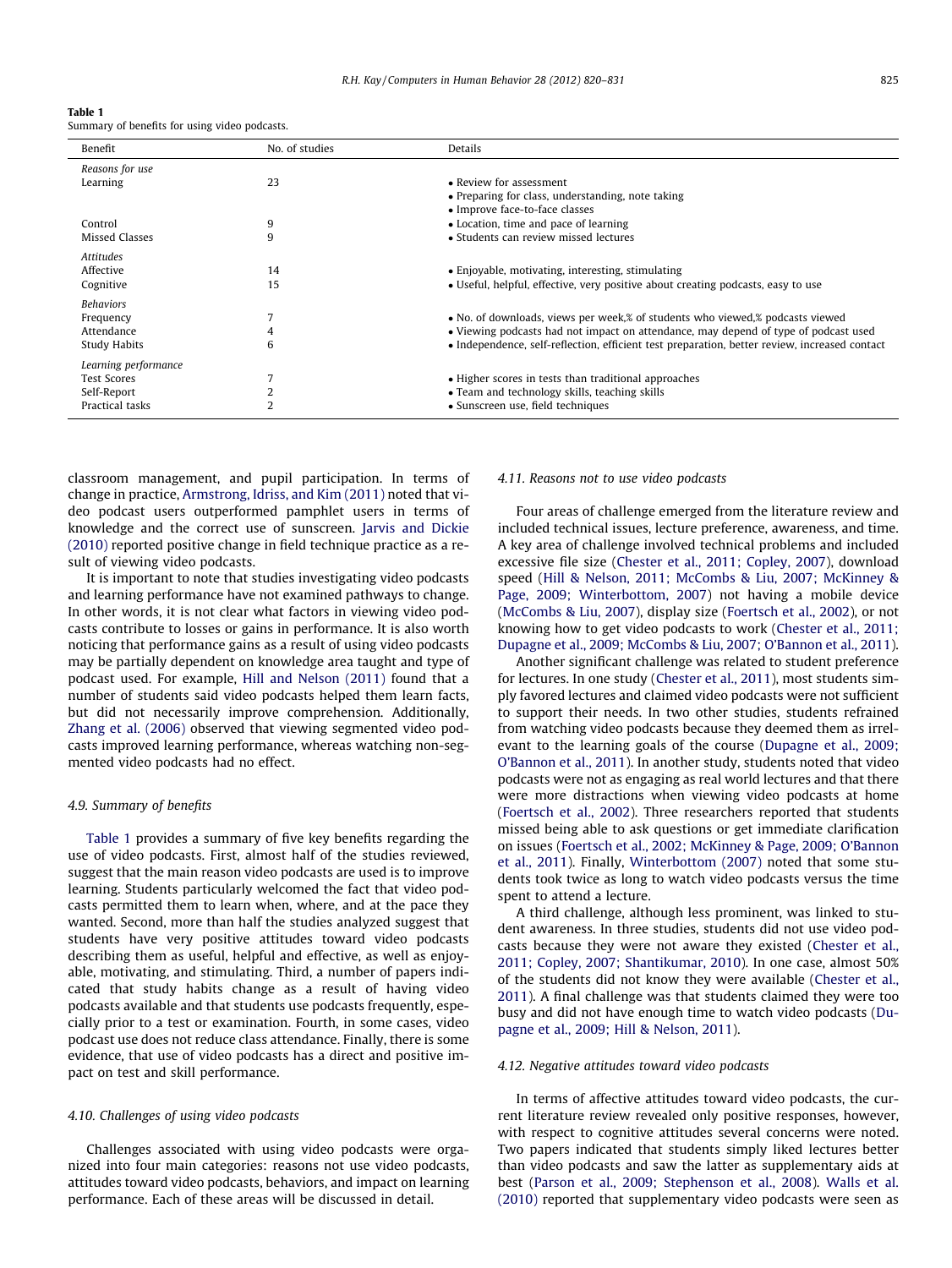too repetitive and that students wanted new, more meaningful material. Finally, [Winterbottom \(2007\)](#page-11-0) observed that students who were exposed to video podcasts exclusively wanted more face-to-face contact.

#### 4.13. Negative impact of video podcasts on student behavior

Three challenges were observed with respect to behaviors and video podcasts. The first issue was student attendance. In five studies, students who watched video podcasts, consistently attended fewer lectures ([Chester et al., 2011; Foertsch et al., 2002; Holbrook](#page-10-0) [& Dupont, 2010; McCombs & Liu, 2007; Traphagan et al., 2010\)](#page-10-0). Interestingly enough, it was not articulated in any of these studies why not attending classes was a concern. There was no evidence presented to suggest that students who watched video podcasts and did not attend lectures were at an academic or social disadvantage.

Second, frequency of video podcast viewing was relatively low in at least three studies ([Lonn & Teasley, 2009; McCombs & Liu,](#page-10-0) [2007; Wang et al., 2010](#page-10-0)), however reasons for limited use were not given. Finally, self-discipline proved to be an issue in at least one study where students felt they had to be far more focused when using video podcasts as opposed to following traditional lectures ([Traphagan et al., 2010](#page-10-0)).

### 4.14. Neutral impact of video podcasts on learning performance

With respect to learning performance, some studies reported that video podcasts had no significant impact on exam scores ([Bennett & Glover, 2008; Hill & Nelson, 2011\)](#page-9-0), test scores [\(Boster,](#page-10-0) [Meyer, Roberto, Inge, & Strom, 2006; O'Bannon et al., 2011](#page-10-0)), learning [\(Dupagne et al., 2009](#page-10-0)), or teacher–child interactions [\(Pianta,](#page-10-0) [Mashburn, Downer, Hamre, & Justice, 2008](#page-10-0)). None of these studies examined why video podcasts had no impact on learning.

#### 4.15. Summary of challenges

Table 2 offers a summary of key challenges experienced when using video podcasts. It is important to note that the number of studies reporting challenges is noticeably fewer than the studies reporting benefits [\(Table 1\)](#page-5-0). The main reason students did not use video podcasts involved a variety of technical problems. A second salient challenge was preference for lectures–students liked being able to ask questions and interact with the professor. An indirect challenge emerging from video podcast use is reduced attendance in lectures, although the results are mixed with five studies claiming decreased attendance and four studies claiming

#### Table 2

Summary of challenges when using video podcasts.

no impact ([Table 1\)](#page-5-0). Finally, there is some evidence to indicate that video podcasts do not have a significant impact on learning performance. Research on the impact of video podcasts on learning is more positive than neutral, with 11 studies noting significant gains ([Table 1\)](#page-5-0) and six studies reporting no impact.

#### 4.16. Methodological concerns

Considerable research has been conducted over the past five years on the use of video podcasts in education and a number of interesting results have been reported. However, it is critical to address three significant methodological concerns in order to establish the reliability and validity of results, compare and contrast results from different studies, and address some of the more difficult questions such as under what conditions and with whom are video podcasts most effective. The three major problem areas are description of video podcasts, sample selection and description, and data collection.

#### 4.16.1. Description of video podcasts

In order to fully examine the impact of video podcasts, it is important to describe these tools clearly in the methods section. Content, number of video podcasts, and length are potentially useful characteristics that should be provided. In the current review, only one third  $(n = 16)$  of the studies provided a clear description of the video podcast content. Without a clear description, it is difficult to understand the kind of knowledge that may best be communicated with this medium. Furthermore, only 24 studies reported the number of video podcasts used. In other words, we do not have a accurate understanding of exposure – some studies may be using one video while others may be using hundreds. Finally, only 19 studies revealed the length of video podcasts. It is possible that the potential benefits and challenges of using video podcasts are partially related length. A 2 min video podcast may have a decidedly different impact than one fifty minutes long.

#### 4.16.2. Sample selection and description

Almost three quarters ( $n = 38$ ) of the current research on video podcasts focus on undergraduate populations. More research needs to be done at the K-12 level in order to acquire a broader understanding of video podcast use. In addition, only 11% of the studies ( $n = 6$ ) provided a clear description of the sample population. Over  $60\%$  ( $n = 33$ ) failed to include information such as age, gender, or where and how the sample was selected. The omission of basic details limits understanding of video podcast research.

| Challenge            | No. of studies | Details                                                                                    |
|----------------------|----------------|--------------------------------------------------------------------------------------------|
| Reasons not to use   |                |                                                                                            |
| Technical            | 9              | • File size, download time, not owning a mobile device, knowledge required to use podcasts |
| Preferred lectures   |                | • Irrelevant podcasts, not engaging, distractions, no interactivity                        |
| Awareness            |                | • Did not know video podcasts were available                                               |
| Time                 |                | • Too busy to view                                                                         |
| Attitudes            |                |                                                                                            |
| Affective            | 0              | • No studies reported negative affective attitudes                                         |
| Cognitive            | 4              | • Video podcasts an add on at best, repetitive, want more face-to-face contact             |
| Behaviors            |                |                                                                                            |
| Attendance           | 4              | • Students who viewed video podcast attended fewer lectures                                |
| Frequency            | 4              | • Students did not view video podcasts often                                               |
|                      |                |                                                                                            |
| Self-discipline      |                | • Video podcasts required more self-discipline                                             |
| Learning performance |                |                                                                                            |
| Test scores          | 6              | • No significant impact on learning, test scores, target behaviors                         |
|                      |                |                                                                                            |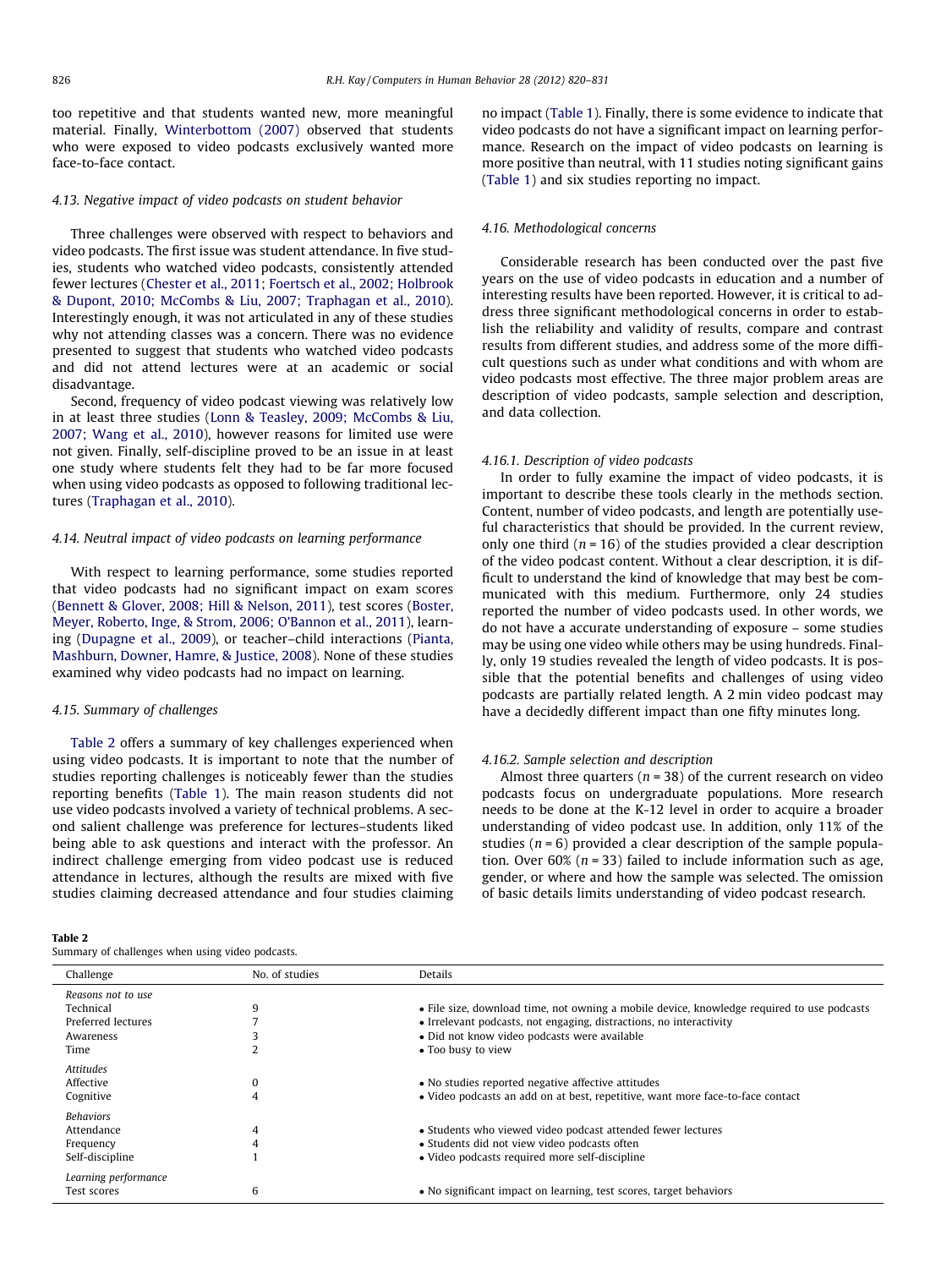#### <span id="page-7-0"></span>Table A1

Coding of research papers reviewed examining video podcasts.

| Variable                                              | Description                                                                                                                                                     | Scoring criteria                                                                                                                                                                                                             |
|-------------------------------------------------------|-----------------------------------------------------------------------------------------------------------------------------------------------------------------|------------------------------------------------------------------------------------------------------------------------------------------------------------------------------------------------------------------------------|
| Year<br>No. of video podcasts (VPs)<br>Length<br>Type | Year study was conducted<br>Number of video podcasts used in the study<br>Length of video podcast used<br>Type of video podcast used                            | Year<br>Leave blank otherwise report actual number of podcasts<br>Leave blank otherwise report actual length in minutes<br>Enh - Enhanced (PowerPoint)<br>Sup - Supplementary<br>Lect - Lecture-Based<br>WE - Worked Example |
| Population                                            | Sample population                                                                                                                                               | $E$ – Elementary<br>M - Middle School<br>S - Secondary<br>UG - Undergraduate<br>Gr - Graduate<br>Tch - Teachers<br>Prof - Professionals                                                                                      |
| Sample size<br>Sample Description                     | Size of sample population<br>Description of sample                                                                                                              | Leave blank otherwise report actual number of subjects<br>NC - Not Clear<br>SC - Somewhat clear<br>$C - Clear$                                                                                                               |
| Subject area                                          | Area taught with video podcasts                                                                                                                                 | Arts - Arts<br>Sci – Science & Technology<br>Mth – Math<br>Bus - Business<br>Hl - Health<br>Edc - Education<br>Var – Variety                                                                                                 |
| Reliability<br>Validity<br>Qualitative Method         | Were reliability estimate given for measure used?<br>Were validity estimates given for measure used?)<br>Description of the quality of qualitative method used. | No Yes<br>No Yes<br>NC - Not Clear<br>SC - Somewhat clear<br>$C - Clear$                                                                                                                                                     |
| Type of study                                         | What was the main focus of the video podcast study?                                                                                                             | Use - Use of VPs<br>Comp - Comparing VPs to other methods<br>Qual - VP quality<br>Ped - VP pedagogy<br>Create - Creating VPs<br>Lit Rev - Literature Review                                                                  |
| Attitudes                                             | What was the impact of VPs on attitudes?                                                                                                                        | $N - Negative$<br>NI - No impact<br>N & P - Negative & Positive<br>P - Positive                                                                                                                                              |
| Behavior                                              | What was the impact of VPs on behavior?                                                                                                                         | $N - Negative$<br>NI - No impact<br>N & P - Negative & Positive<br>P - Positive                                                                                                                                              |
| Performance                                           | What was the impact of VPs on learning performance?                                                                                                             | N – Negative<br>NI - No impact<br>N & P - Negative & Positive<br>P - Positive                                                                                                                                                |

## 4.16.3. Data collection

The reliability and validity of quantitative measures used to assess the impact of video podcasts is clearly lacking. Five out of 39 studies that used survey data provided reliability estimates and only two studies assessed validity. Qualitative assessment of video podcasts was also limited with respect to providing critical details such a transparency of data analysis, credibility of data, providing negative cases, triangulation, or rich descriptive data. Only two out of the 33 studies collecting qualitative information offered a clear description of data collection and analysis. It is difficult to have confidence in the results reported, if the measures used are not reliable and valid or the process of qualitative data analysis and evaluation is not well articulated.

# 4.17. Future research

The current review strongly suggests that, while there are some challenges, students are very positive about the of video podcasts to support learning. Affective and cognitive attitudes, learning behaviors, and performance are relatively consistent in the support of using video podcasts in higher education. Nonetheless, a number of suggestions for future research have emerged from the quality and content of previous studies and can be organized into the following categories: methodology, quality and design of video podcasts, instructor perspective, pedagogy, viewing patterns, and individual differences.

#### 4.17.1. Methodology

One recommendation for future researchers is to clearly describe the content, type, length and number of video podcasts used, as well as provide a detailed description of the sample selected, and clear indicators of reliability and validity of data collection tools and methods. These simple steps would help to unify and improve the quality of future results reported.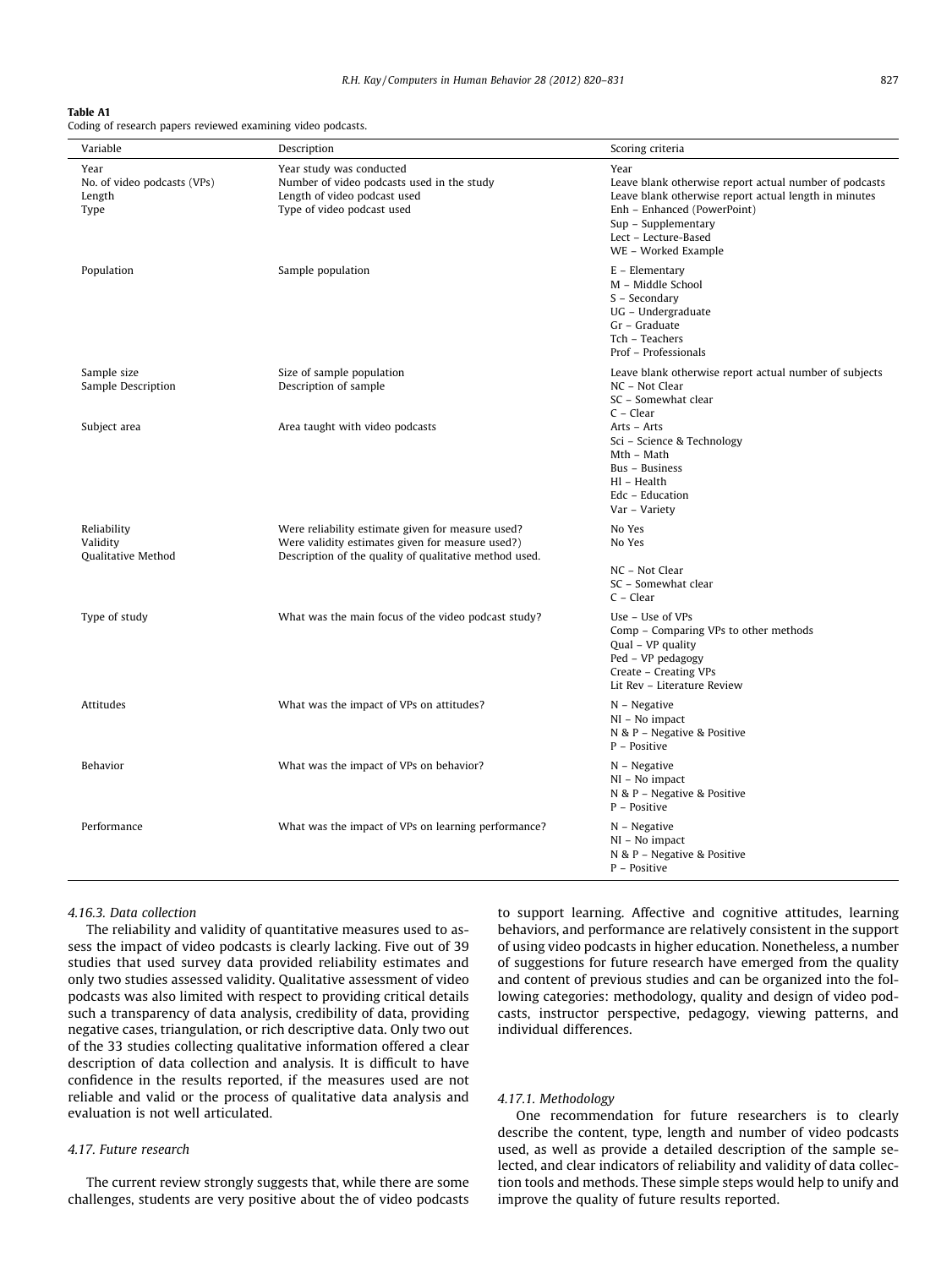# <span id="page-8-0"></span>Table B1

Coded articles included in video podcast review.

| Authors and year                                                                                | No.<br><b>VPs</b> |                      | Focus VP Type                  | Len<br>(Min) | Educ level                     | Subject<br>area                     | Samp.<br>desc                                                            | Samp.<br>size            | Surv.<br>rel.        | Surv.<br>val.        | Qual.<br>meth                                         | Type                      | Att                      | Beh                                                   | Perf                   |
|-------------------------------------------------------------------------------------------------|-------------------|----------------------|--------------------------------|--------------|--------------------------------|-------------------------------------|--------------------------------------------------------------------------|--------------------------|----------------------|----------------------|-------------------------------------------------------|---------------------------|--------------------------|-------------------------------------------------------|------------------------|
| Alikhan, Kaur, and Feldman                                                                      | 50                |                      | Sup                            |              | UG                             | Health                              |                                                                          | 50                       |                      |                      | NC <sup>a</sup>                                       | Oual                      |                          |                                                       |                        |
| (2010)<br>Alpay and Gulati (2010)                                                               | 2                 | Prac                 | Sup                            | 5            | UG                             | Science                             | NC <sup>a</sup>                                                          | 10                       | Yes                  | No                   | NC <sup>a</sup>                                       | Create                    |                          |                                                       | Neg<br>&<br>Pos        |
| Armstrong and Massad (2009)<br>Armstrong et al. (2011)                                          | $\mathbf{1}$      | Prac                 | Sup<br>Sup                     | 7.5          | UG<br>Prof                     | Science<br>Health                   | NC <sup>a</sup><br>NC <sup>a</sup>                                       | 32<br>94                 | No<br>No             | No<br>No             |                                                       | Create Pos<br>Comp        | Pos                      | Neg &<br>Pos                                          | Pos                    |
| Bennett and Glover (2008)                                                                       |                   | Con                  | Lecture                        |              | UG                             | Health                              | NC <sup>a</sup>                                                          | 108                      | No                   | No                   |                                                       | Use                       | Pos                      | Neg & $NId$<br>Pos                                    |                        |
| Berger (2007)<br>Bolliger et al. (2010)                                                         |                   | Prac<br>Con          | Sup                            | 21           | UG<br>UG, Gr                   | Science<br>Various                  | NC <sup>a</sup><br>$C^c$                                                 | 38<br>191                | No<br>Yes            | No<br>Yes            | NC <sup>a</sup><br>NC <sup>a</sup>                    | Use<br>Use                | Neg<br>& Pos             |                                                       |                        |
| Boster et al. (2006)                                                                            | 30                | Prac                 | Sup                            |              | M, S                           | Arts/<br>Science                    | NC <sup>a</sup>                                                          | 1471                     |                      |                      |                                                       | Comp                      |                          |                                                       | Pos                    |
| Boster et al. (2007)<br>Brittain et al. (2006)<br>Chester et al. (2011)                         | 25                | Prac<br>Con          | Sup<br>Enhance                 |              | M, S<br>UG<br>UG               | Math<br>Science<br>Various          | NC <sup>a</sup><br>$C^c$                                                 | 3019<br>70<br>273        | No<br>No             | No<br>No             | NC <sup>a</sup><br>NC <sup>a</sup>                    | Comp<br>Use<br>Use        | Pos<br>Pos               | NI <sup>d</sup><br>Neg &                              | Pos                    |
| Cihak, Ayres, and Smith (2010)<br>Copley (2007)<br>Crippen and Earl (2004)                      | 10<br>18          | Prac<br>Prac<br>Prac | Sup<br>Enhance<br><b>WE</b>    | 2.5<br>45    | E<br>UG, Grad<br>UG            | Arts<br>Science<br>Science          | $C^c$<br>SC <sup>c</sup><br>NC <sup>a</sup>                              | 4<br>84<br>187           | No<br>No             | No<br>No             | $C^c$<br>NC <sup>a</sup><br>NC <sup>a</sup>           | Use<br>Use<br>Use         | Pos<br>Pos               | Pos<br>Pos<br>NI <sup>d</sup><br>NI <sup>d</sup>      | Pos                    |
| de Boer et al. (2011)<br>Dupagne et al. (2009)                                                  | 1<br>12           | Prac<br>Con          | Sup<br>Lecture                 | 8<br>30      | UG<br>UG                       | Arts<br>Arts                        | NC <sup>a</sup><br>NC <sup>a</sup>                                       | 50<br>261                | No<br>Yes            | No<br>Yes            |                                                       | Use<br>Comp               | Pos                      | NI <sup>d</sup><br>NI <sup>d</sup>                    | N<br>NI <sup>d</sup>   |
| Fernandez et al. (2009)<br>Foertsch et al. (2002)<br>Green et al. (2003)                        | 13<br>3           | Prac<br>Prac<br>Con  | Enhance<br>Sup                 | 10           | UG<br>UG<br>UG                 | Science<br>Science<br>Health        | NC <sup>a</sup><br>$C^c$<br>NC <sup>a</sup>                              | 60<br>539<br>656         | No<br>No<br>No       | No<br>No<br>No       | SC <sup>c</sup><br>NC <sup>a</sup><br>NC <sup>a</sup> | Use<br>Comp<br>Use        | Pos<br>Pos<br>Neg        | NI <sup>d</sup><br>NI <sup>d</sup><br>NI <sup>d</sup> |                        |
| Griffin et al. (2009)<br>Heilesen (2010)                                                        | $\overline{2}$    | Prac                 | Enhance                        |              | UG<br>UG                       | Various                             | NC <sup>a</sup>                                                          | 90                       | No                   | No                   |                                                       | Comp<br>Lit               | & Pos<br>NI <sup>d</sup> |                                                       | NI <sup>d</sup>        |
| Hew (2009)                                                                                      |                   |                      |                                |              | E, M, S, UG                    | Various                             |                                                                          |                          |                      |                      | NC <sup>a</sup>                                       | Rev<br>Lit<br>Rev         | Pos                      | NI <sup>d</sup>                                       |                        |
| Hill and Nelson (2011)<br>Holbrook and Dupont (2010)<br>Jarvis and Dickie (2009)                | 6                 | Con<br>Con<br>Prac   | Sup<br>Enhance<br>Sup          | 17.5         | UG<br>UG<br>UG                 | Science<br>Science<br>Arts          | NC <sup>a</sup><br>NC <sup>a</sup><br>NC <sup>a</sup>                    | 24<br>610                | No<br>No             | No<br>No             | NC <sup>a</sup><br>NC <sup>a</sup>                    | Use<br>Use<br>Use         | Pos<br>Pos<br>Pos        | Pos                                                   | NI <sup>d</sup>        |
| Jarvis and Dickie (2010)<br>Keelan, Pavri-Garcia, Tomlinson, 153                                | 37                | Prac                 | Sup<br>Sup                     |              | UG                             | Arts<br>Health                      | NC <sup>a</sup><br>NC <sup>a</sup>                                       | 153                      | No                   | No                   | NC <sup>a</sup>                                       | Oual<br>Oual              | Pos                      | Pos                                                   |                        |
| and Wilson (2007)<br>Lawlor and Donnelly (2010)                                                 | $\mathbf{1}$      | Con                  | Enhance,<br>Lecture            | 60           | Grad                           | Science                             | NC <sup>a</sup>                                                          | 15                       | No                   | No                   |                                                       | Qual                      |                          |                                                       |                        |
| Leijen et al. (2009)<br>Lonn and Teasley (2009)                                                 |                   | Prac<br>Con          | Sup<br>Enhance,<br>Lecture     |              | S<br>UG                        | Arts<br>Various                     | SC <sup>c</sup><br>NC <sup>a</sup>                                       | 17<br>901                | No                   | No                   | NC <sup>a</sup><br>NC <sup>a</sup>                    | Use<br>Use                | Pos                      | Pos<br>NI <sup>d</sup>                                |                        |
| McCombs and Liu (2007)<br>McConville and Lane (2006)<br>McGarr (2009)                           | 18                | Prac                 | Enhance<br>Sup<br>Sup          | 2.5          | UG<br>UG                       | Various<br>Health                   | NC <sup>a</sup><br>SC <sup>c</sup>                                       | 1375<br>145              | No<br>No             | No<br>No             | NC <sup>a</sup>                                       | Use<br>Use<br>Lit         | Pos                      | Pos<br>NI <sup>d</sup>                                | Pos<br>NI <sup>d</sup> |
| McKinney and Page (2009)<br>Moss, O'Connor, and White<br>(2010)                                 | 2                 |                      | Sup<br>Enhance                 |              | UG<br>UG                       | Health<br>Arts                      | NC <sup>a</sup><br>SC <sup>c</sup>                                       | 125<br>159               | No<br>Yes            | No<br>No             | NC <sup>a</sup>                                       | Rev<br>Use<br>Use         | NI <sup>d</sup>          | $\mathbf{NI}^\mathbf{d}$                              |                        |
| O'Bannon, Lubke, Beard, and<br>Britt (2011)                                                     | 12                | Con                  | Enhance                        | 10           | Teachers                       | Science                             | $C^c$                                                                    | 69                       | No                   | No                   | NC <sup>a</sup>                                       | Comp                      |                          |                                                       | NI <sup>d</sup>        |
| O'Bryan and Hegelheimer (2007) 2<br>Parson et al. (2009)                                        |                   | Con<br>Con           | Lecture<br>Enhance,<br>Lecture | 47.5         | UG. Grad<br>UG                 | Arts<br>Arts                        | SC <sup>c</sup>                                                          | 167                      | No<br>No             | No<br>No             | NC <sup>a</sup>                                       | Use<br>Use                | Pos<br>Neg<br>& Pos      | NI <sup>d</sup>                                       |                        |
| Pianta et al. (2008)                                                                            |                   | Prac                 | Sup                            |              | Teachers,<br>Education         |                                     | $C^c$                                                                    | 113                      |                      |                      |                                                       | Use                       |                          |                                                       | NI <sup>d</sup>        |
| Pilarski et al. (2008)<br>Reynolds and Mason (2002)<br>Shantikumar (2010)<br>Shim et al. (2007) | 13                | Con<br>Prac          | Lecture<br>Lecture<br>Enhance  | 30<br>12.5   | Grad<br>UG<br>Grad<br>UG, Grad | Health<br>Health<br>Health<br>Arts, | NC <sup>a</sup><br>SC <sup>c</sup><br>NC <sup>a</sup><br>NC <sup>a</sup> | 104<br>220<br>211<br>183 | No<br>No<br>No<br>No | No<br>No<br>No<br>No | NC <sup>a</sup><br>NC <sup>a</sup><br>NC <sup>a</sup> | Use<br>Use<br>Use<br>Qual | Pos<br>Pos<br>Pos        | NI <sup>d</sup>                                       |                        |
| So et al. (2009)                                                                                |                   | Prac                 | Sup                            | 37.5         | Teachers,<br>Education         | <b>Business</b>                     | NC <sup>a</sup>                                                          | 4                        |                      |                      | NC <sup>a</sup>                                       | Misc                      |                          | NI <sup>d</sup>                                       | Pos                    |
| Stephenson et al. (2008)                                                                        |                   | Con                  | Enhance,<br>Lecture            |              | UG                             | Science                             | NC <sup>a</sup>                                                          | 76                       | No                   | No                   | NC <sup>a</sup>                                       | Comp                      |                          |                                                       | NI <sup>d</sup>        |
| Swan and Hofer (2011)                                                                           |                   |                      | Sup                            |              | Teachers                       | Arts                                | SC <sup>c</sup>                                                          | 8                        | No                   | No                   | NC <sup>a</sup>                                       | Ped                       |                          |                                                       | Neg<br>&<br>Pos        |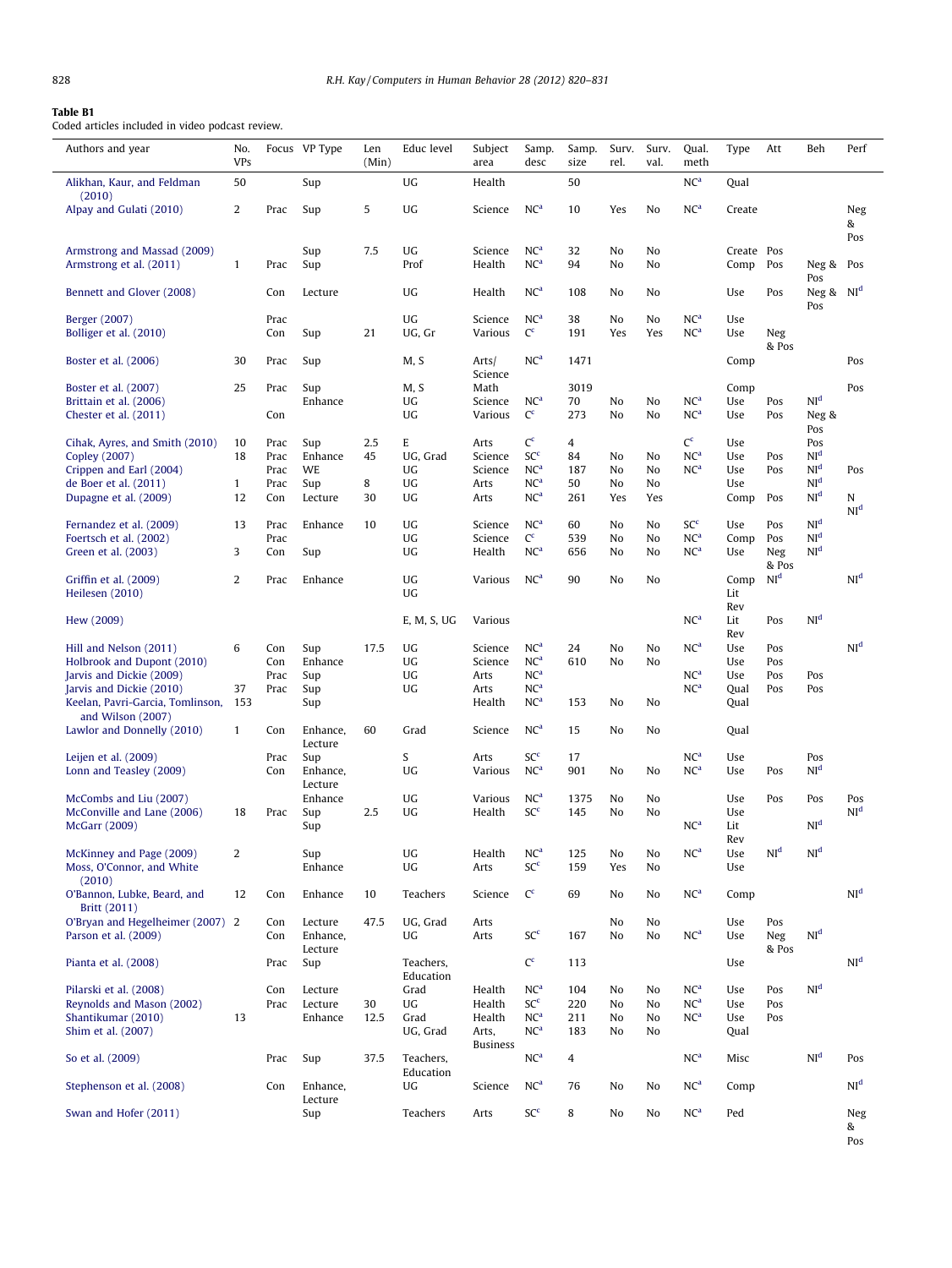#### <span id="page-9-0"></span>Table B1 (continued)

| Authors and year                                  | No.<br><b>VPs</b> | Focus | VP Type            | Len<br>(Min) | Educ level       | Subject<br>area                     | Samp.<br>desc                      | Samp.<br>size | Surv.<br>rel.         | Surv.<br>val.        | Qual.<br>meth                      | Type        | Att             | Beh             | Perf       |
|---------------------------------------------------|-------------------|-------|--------------------|--------------|------------------|-------------------------------------|------------------------------------|---------------|-----------------------|----------------------|------------------------------------|-------------|-----------------|-----------------|------------|
| Traphagan et al. (2010)<br>Vajoczki et al. (2010) |                   |       | Lecture<br>Enhance | 50           | UG<br>UG         | Science<br>Arts.<br><b>Business</b> | NC <sup>a</sup><br>NC <sup>a</sup> | 364<br>1675   | Yes<br>N <sub>0</sub> | No<br>N <sub>0</sub> | NC <sup>a</sup><br>NC <sup>a</sup> | Comp<br>Use | Pos<br>Pos      | Neg             | Pos<br>Pos |
| Walls et al. (2010)                               |                   | Con   | Sup                |              | UG,<br>Education | Bus                                 | SC <sup>c</sup>                    | 99            | No                    | No                   | NC <sup>a</sup>                    | Use         | Neg &<br>Pos    | Neg &<br>Pos    |            |
| Wang et al. (2010)                                |                   | Con   | Lecture            |              | Grad             | Health                              | NC <sup>a</sup>                    | 20            |                       |                      | NC <sup>a</sup>                    | Use         | NI <sup>d</sup> | NI <sup>d</sup> |            |
| Wieling & Hofman, 2010                            | 13                |       | Lecture            | 90           | UG.              | Arts                                | NC <sup>a</sup>                    | 474           |                       |                      |                                    | Comp        |                 |                 | Pos        |
| Winterbottom (2007)                               | 8                 | Con   | Lecture            |              | UG.              | Science                             | NC <sup>a</sup>                    | 94            | No                    | N <sub>0</sub>       | NC <sup>a</sup>                    | Use         | Pos             | NI <sup>d</sup> |            |
| Zhang et al. (2006)                               |                   | Prac  | Lecture            | 29           | UG               | Arts.<br>Science                    | SC <sup>c</sup>                    | 138           | No                    | No                   |                                    | Comp        | NI <sup>d</sup> | NI <sup>d</sup> | Pos        |

<sup>a</sup> NC – Not complete.

<sup>b</sup>SC – Somewhat Complete.

 $c$  SC – Complete.

<sup>d</sup> No Impact.

# 4.17.2. Quality and design of video podcasts

A number of questions remain regarding the design of video podcasts. For example, while some work has been done on comparing video podcast vs. traditional teaching (e.g., [Copley, 2007;](#page-10-0) [Dupagne et al., 2009; Hill & Nelson, 2011\)](#page-10-0), no research has been conducted on the characteristics of video podcasts that effect learning. Factors such as quality of visuals used, type of explanations offered, cognitive load, engagement and tone of voice, pace, length, and segmentation need to be examined in more detail in order to improve the effectiveness of video podcasts as learning tools.

#### 4.17.3. Instructors perspective

No studies in this review concentrated on the instructors' perspective of video podcasts used, One indirect issue did arise with respect to reduced student attendance as a result of using video podcasts (e.g., [Vajoczki et al., 2010](#page-10-0)). A more detailed analysis, though, about why reduced attendance is a concern needs to be investigated. For example, is this a political or learning issue? Other instructor related issues might include workload, planning and design challenges, training, student contact, and copyright. Finally, it is important to ask instructors their attitudes about the role and effectiveness of video podcasts.

#### 4.17.4. Pedagogy

Few studies in this review examined the pedagogical strategies for using videos podcasts (Alpay & Gulati, 2010; Armstrong & Massad, 2009). Most video podcasts were viewed in a relatively passive manner. There is some evidence to suggest that the creation of video podcasts offers considerable promise with respect to skill development (Alpay & Gulati, 2010; Armstrong & Massad, 2009) although more research is needed. Another interesting study reversed the organization of a typical lecture assigning basic course material as homework through the use video podcasts and using face-to-face classroom time for hands-on applications and enhanced discussion [\(Foertsch et al., 2002\)](#page-10-0). This is a unique approach that needs to be explored further. Other pedagogical questions might include:

- What is the optimum length for video podcasts and does that depend on the nature of content?
- Are summaries more effective than full lectures video podcasts?
- Are worked-examples better addressed through the use of video podcasts than in lectures?
- Can administrative tasks be adequately addressed using video podcasts?
- Could video podcasts be used to give feedback to students?

• What type of content or concepts are best suited to the video podcast format and is there still a roll for audio podcasts?

#### 4.17.5. Viewing patterns

Some interesting preliminary work was noted in this review with respect to viewing patterns of students including when and where they watch video podcasts as well as how they view materials (e.g., all at once or in small chunks). Future research in this area could focus on a more detailed analysis of viewing style and its impact on learning outcomes. For example, students who jump from segment to segment may integrate less knowledge than students who view podcasts more systematically.

#### 4.17.6. Individual differences

Another opportunity for future research is to examine individual differences in the use and impact of video podcasts. One obvious suggestion, noted earlier, is to expand the sample population to K-12 students. Other areas of interest might be the impact of gender, subject area ability, technological comfort level, and distractibility on the use of video podcasts. Finally, a promising area of research involves the role and impact of video podcasts in helping students with special needs.

# Appendix A

See [Table A1.](#page-7-0)

# Appendix B

See [Table B1](#page-8-0).

#### References

- Alikhan, A., Kaur, R. R., & Feldman, S. R. (2010). Podcasting in dermatology education. Journal of Dermatological Treatment, 21(2), 73–79. doi:[10.3109/](http://dx.doi.org/10.3109/09546630902936786) [09546630902936786.](http://dx.doi.org/10.3109/09546630902936786)
- Alpay, E., & Gulati, S. (2010). Student-led podcasting for engineering education. European Journal of Engineering Education, 35(4), 415–427. doi[:10\(1080/](http://dx.doi.org/10(1080/03043797),2010,487557) [03043797\), 2010, 487557.](http://dx.doi.org/10(1080/03043797),2010,487557)
- Armstrong, A. W., Idriss, Nayla, & Kim, R. H. (2011). Effects of video-based, online education on behavioral and knowledge outcomes in sunscreen use: A randomized controlled trail. Patient Education and Counseling, 83(2), 273–277. doi[:10.1016/j.pec.2010.04.033.](http://dx.doi.org/10.1016/j.pec.2010.04.033)
- Armstrong, G. R., Massad, V. J., & Tucker, J. M. (2009). Interviewing the experts: Student produced podcast. Journal of Information Technology Education: Innovations in Practice, 8, 79–90. [http://jite.org/documents/Vol8/JITEv8IIP079-](http://jite.org/documents/Vol8/JITEv8IIP079-090Armstrong333.pdf) [090Armstrong333.pdf.](http://jite.org/documents/Vol8/JITEv8IIP079-090Armstrong333.pdf)
- Bennett, P., & Glover, P. (2008). Video streaming: Implementation and evaluation in an undergraduate nursing program. Nurse Education Today, 28(2), 253–258. doi[:10.1016/j.nedt.2007.04.005.](http://dx.doi.org/10.1016/j.nedt.2007.04.005)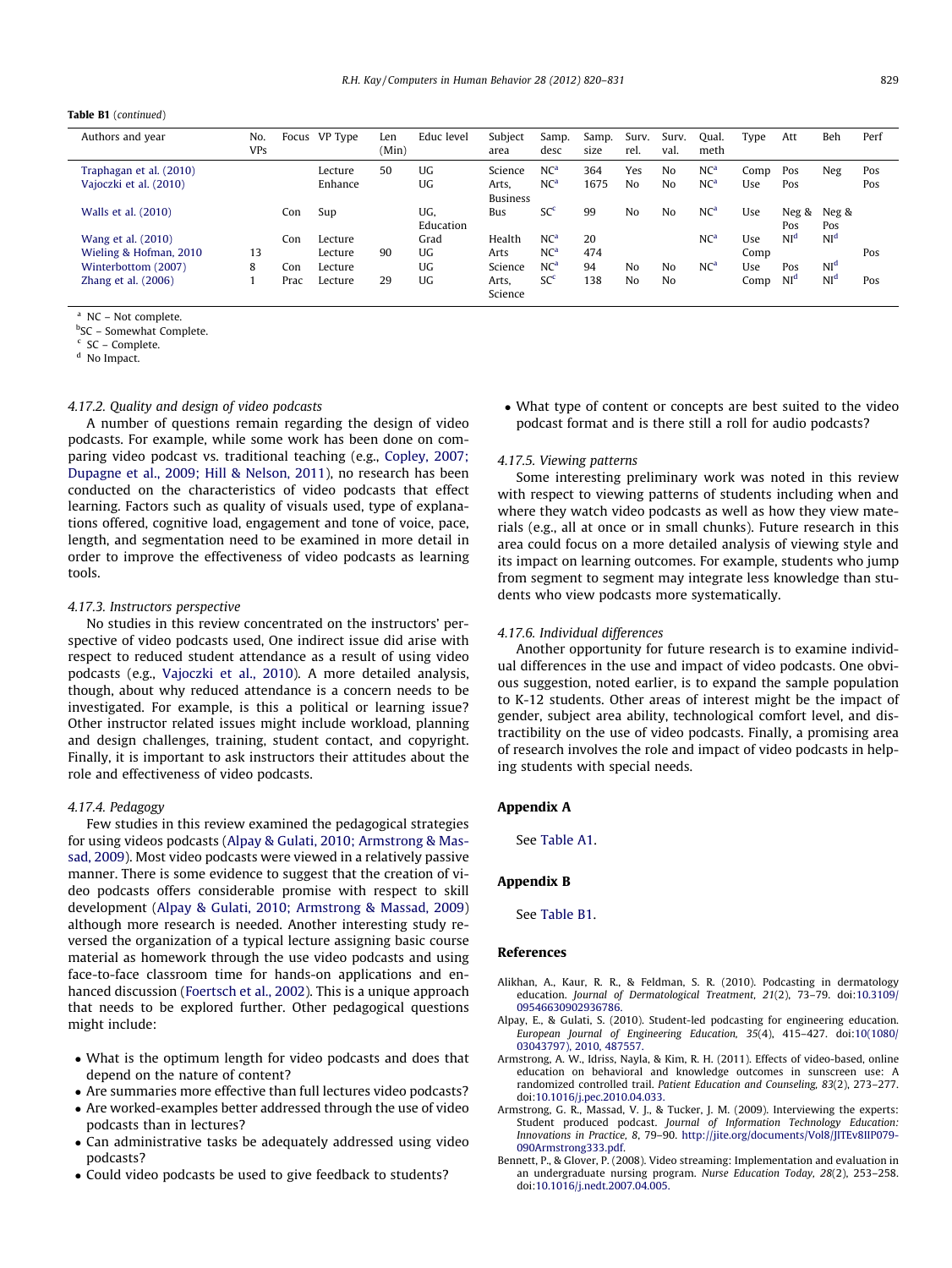- <span id="page-10-0"></span>Berger, E. (2007). Podcasting in engineering education: A preliminary study of content, student attitudes, and impact. *Innovate*, 4(1). http:// content, student attitudes, and impact. Innovate, 4(1). [http://](http://www.innovateonline.info/index.php?view=article&id=426) [www.innovateonline.info/index.php?view=article&id=426](http://www.innovateonline.info/index.php?view=article&id=426).
- Bolliger, D. U., Supanakorn, S., & Boggs, C. (2010). Impact of podcasting on student motivation in the online learning environment. Computers & Education, 55(2), 714–722. doi:[10.1016/j.compedu.2010.03.004.](http://dx.doi.org/10.1016/j.compedu.2010.03.004)
- Boster, F. J., Meyer, G. S., Roberto, A. J., Inge, C., & Strom, R. E. (2006). Some effects of video streaming on educational achievement. Communication Education, 55(1), 46–62. doi[:10.1080/03634520500343392.](http://dx.doi.org/10.1080/03634520500343392)
- Boster, F. J., Meyer, G. S., Roberto, A. J., Lindsey, L., Smith, R., Inge, C., et al. (2007). The impact of video streaming on mathematics performance. Communication Education, 56(2), 134–144. doi:[10.1080/03634520601071801.](http://dx.doi.org/10.1080/03634520601071801)
- Brittain, S., Glowacki, P., Van Ittersum, J., & Johnson, L. (2006). Podcasting lectures: Formative evaluation strategies helped identify a solution to a learning dilemma. Educause Quarterly, 29, 24–31. [http://net.educause.edu/ir/library/](http://net.educause.edu/ir/library/pdf/eqm0634.pdf) [pdf/eqm0634.pdf.](http://net.educause.edu/ir/library/pdf/eqm0634.pdf)
- Chester, A., Buntine, A., Hammond, K., & Atkinson, L. (2011). Podcasting in education: Student attitudes, behaviour and self-efficacy. Educational Technology & Society, 14(2), 236–247.
- Cihak, D., Ayres, K. M., & Smith, C. (2010). The use of video modeling via a video iPod and a system of least prompts to improve transitional behaviors for students with autism spectrum disorders in the general education classroom. Journal of Positive Behavior Interventions, 12(2), 103-115. doi:10.1177/ Interventions, [1098300709332346.](http://dx.doi.org/10.1177/1098300709332346)
- Clark, R. C., & Mayer, R. E. (2008). E-Learning and the science of instruction (2nd ed). CA: John Wiley & Sons, Inc..
- Copley, J. (2007). Audio and video podcasts of lectures for campus-based students: Production and evaluation of student use. Innovations in Education and Teaching International, 44(4), 387–399. doi:[10.1080/14703290701602805.](http://dx.doi.org/10.1080/14703290701602805)
- Crippen, K. J., & Earl, B. L. (2004). Considering the efficacy of web-based worked examples in introductory chemistry. Journal of Computers in Mathematics and Science Teaching, 23(2), 151–167.
- de Boer, J., Kommers, P. A. M., & de Brock, B. (2011). Using learning styles and viewing styles in streaming video. Computers & Education, 56(3), 727-735. doi:[10.1016/j.compedu.2010.10.015.](http://dx.doi.org/10.1016/j.compedu.2010.10.015)
- Dolnicar, S. (2005). Should we still lecture or just post examination questions on the web? The nature of the shift towards pragmatism in undergraduate lecture attendance. Quality in Higher Education, 11(2), 103–115. doi[:10.1080/](http://dx.doi.org/10.1080/13538320500175027) [13538320500175027.](http://dx.doi.org/10.1080/13538320500175027)
- Dupagne, M., Millette, D. M., & Grinfeder, K. (2009). Effectiveness of video podcast use as a revision tool. Journalism & Mass Communication Educator, 64(1), 54-70.
- Fernandez, V., Simo, P., & Sallan, J. M. (2009). Podcasting: A new technological tool to facilitate good practice in higher education. Computers  $\mathcal G$  Education, 53(2), 385–392. doi:[10.1016/j.compedu.2009.02.014.](http://dx.doi.org/10.1016/j.compedu.2009.02.014)
- Fill, K., & Ottewill, R. (2006). Sink or swim: Taking: Taking advantage of developments in video streaming. Innovations in Education and Teaching International, 43(4), 397–408. doi:[10.1080/14703290600974008.](http://dx.doi.org/10.1080/14703290600974008)
- Foertsch, J., Moses, G. A., Strikwerda, J. C., & Litzkow, M. J. (2002). Reversing the lecture/homework paradigm using eTeach web-based streaming video software. Journal of Engineering Education, 91(3), 267–274.
- Green, S., Voegeli, D., Harrison, M., Phillips, J., Knowles, J., Weaver, M., et al. (2003). Evaluating the use of streaming video to support student learning in a first-year life sciences course for student nurses. Nurse Education Today Journal, 23(4), 255–261.
- Griffin, D. K., Mitchell, D., & Thompson, S. J. (2009). Podcasting by synchronising PowerPoint and voice: What are the pedagogical benefits? Computers & Education, 53(2), 532–539. doi:[10.1016/j.compedu.2009.03.011.](http://dx.doi.org/10.1016/j.compedu.2009.03.011)
- Heilesen, S. B. (2010). What is the academic efficacy of podcasting? Computers & Education, 55(3), 1063–1068. doi[:10.1016/j.compedu.2010.05.002.](http://dx.doi.org/10.1016/j.compedu.2010.05.002)
- Henry, A. (2011). YouTube hits 3 billion views per day, 48 hours of video uploaded per minute. [Web log post]. [<http://www.geek.com/articles/news/youtube-hits-3](http://www.geek.com/articles/news/youtube-hits-3-billion-views-per-day-48-hours-of-video-uploaded-per-minute-20110526/) [billion-views-per-day-48-hours-of-video-uploaded-per-minute-20110526/](http://www.geek.com/articles/news/youtube-hits-3-billion-views-per-day-48-hours-of-video-uploaded-per-minute-20110526/)>.
- Hew, K. F. (2009). Use of audio podcast in K-12 and higher education: A review of research topics and methodologies. Education Technology Research and Development, 57(3), 333–357. doi[:10.1007/s11423-008-9108-3.](http://dx.doi.org/10.1007/s11423-008-9108-3)
- Hill, J. L., & Nelson, A. (2011). New technology, new pedagogy? Employing video podcasts in learning and teaching about exotic ecosystems. Environmental Education Research, 17(3), 393–408. doi[:10\(1080/13504622\),](http://dx.doi.org/10(1080/13504622),2010,545873) [2010, 545873.](http://dx.doi.org/10(1080/13504622),2010,545873)
- Holbrook, J., & Dupont, C. (2010). Making the decision to provide enhanced podcasts to post-secondary science students. Journal of Science Education and Technology, 20(1), 233–245. doi[:10.1007/s10956-010-9248-1.](http://dx.doi.org/10.1007/s10956-010-9248-1)
- Infographics (2010). YouTube Facts & Figures (history & statistics) [Web log post]. [<http://www.website-monitoring.com/blog/2010/05/17/youtube-facts-and](http://www.website-monitoring.com/blog/2010/05/17/youtube-facts-and-figures-history-statistics/)[figures-history-statistics/>](http://www.website-monitoring.com/blog/2010/05/17/youtube-facts-and-figures-history-statistics/).
- Jarvis, C., & Dickie, J. (2009). Acknowledging the 'forgotten' and the 'unknown': The role of video podcasts for supporting field-based learning. Planet, 22, 61–63. <http://www.gees.ac.uk/planet/p22/cjjd.pdf>.
- Jarvis, C., & Dickie, J. (2010). Podcasts in support of experiential field learning. Journal of Geography in Higher Education, 34(2), 173–186. doi[:10.1080/](http://dx.doi.org/10.1080/03098260903093653) [03098260903093653.](http://dx.doi.org/10.1080/03098260903093653)
- Keelan, J., Pavri-Garcia, V., Tomlinson, G., & Wilson, K. (2007). YouTube as a source of information on immunization: A content analysis. JAMA, 298(21), 2482–2484. [http://jama.ama-assn.org/content/298/21/2482.full.pdf.](http://jama.ama-assn.org/content/298/21/2482.full.pdf)
- Lawlor, B., & Donnelly, R. (2010). Using podcasts to support communication skills development: A case study for content format preferences among postgraduate

research students. Computer & Education, 54(4), 962–971. doi[:10.1016/](http://dx.doi.org/10.1016/j.compedu.2009.09.031) [j.compedu.2009.09.031.](http://dx.doi.org/10.1016/j.compedu.2009.09.031)

- Leijen, A., Lam, I., Wildschut, L., Simons, P. R. J., & Admiraal, W. (2009). Streaming video to enhance students' reflection in dance education. Computers & Education, 52(1), 169–176. doi:[10.1016/j.compedu.2008.07.010.](http://dx.doi.org/10.1016/j.compedu.2008.07.010)
- Lonn, S., & Teasley, S. D. (2009). Podcasting in higher education: What are the implications for teaching and learning? Internet and Higher Education, 12(3), 88–92. doi[:10.1016/j.iheduc.2009.06.002.](http://dx.doi.org/10.1016/j.iheduc.2009.06.002)
- Loomes, M., Shafarenko, A., & Loomes, M. (2002). Teaching mathematical explanation through audiographic technology. Computers & Education, 38(1-3), 137–149.
- McGarr, O. (2009). A review of podcasting in higher education: Its influence on the traditional lecture. Australasian Journal of Educational Technology, 25(3), 309–321.
- McCombs, S., & Liu, Y. (2007). The efficacy of podcasting technology in instructional delivery. International Journal of Technology in Teaching and Learning, 3(2), 123–134.
- McConville, S. A., & Lane, A. M. (2006). Using on-line video clips to enhance selfefficacy toward dealing with difficult situations among nursing students. Nurse Education Today, 26(3), 200–208. doi[:10.1016/j.nedt.2005.09.024.](http://dx.doi.org/10.1016/j.nedt.2005.09.024)
- McKinney, A., & Page, K. (2009). Podcasts and video streaming: Useful tools to facilitate learning of pathophysiology in under graduate nurse education? Nurse Education in Practice, 9(6), 372–376. doi:[10.1016/j.nepr.2008.11.003.](http://dx.doi.org/10.1016/j.nepr.2008.11.003)
- Montgomery, K. C. (2009). Generation digital. MA: MIT Press.
- Moss, N. D., O'Connor, E. L., & White, K. M. (2010). Psychosocial predictors of the use of enhanced podcasting in student learning. Computers in Human Behavior, 26(3), 302–309. doi[:10.1016/j.chb.2009.10.012.](http://dx.doi.org/10.1016/j.chb.2009.10.012)
- O'Bannon, B. W., Lubke, J. K., Beard, J. L., & Britt, V. G. (2011). Using podcasts to replace lecture: Effects on student achievement. Computers & Education, 57(3), 1885–1892. doi:[10.1016/j.compedu.2011.04.001.](http://dx.doi.org/10.1016/j.compedu.2011.04.001)
- O'Bryan, A., & Hegelheimer, V. (2007). Integrating CALL into the classroom: The role of podcasting in an ESL listening strategies course. ReCALL, 19(2), 162–180. doi:[10.1017/S0958344007000523.](http://dx.doi.org/10.1017/S0958344007000523)
- Palfrey, J., & Gasser, U. (2008). Born digital. NY: Basic Books.
- Parson, V. J., Reddy, P. A., Wood, J., & Senior, C. (2009). Educating an IPod generation: Undergraduate attitudes, experiences and understanding of vodcast and podcast use. Learning, Media and Technology, 34(3), 215–228. doi[:10.1080/](http://dx.doi.org/10.1080/17439880903141497) [17439880903141497.](http://dx.doi.org/10.1080/17439880903141497)
- Pianta, R. C., Mashburn, A. J., Downer, J. T., Hamre, B. K., & Justice, L. (2008). Effects of web-mediated professional development resources on teacher–child interactions in pre-kindergarten classrooms. Early Childhood Research Quarterly, 23(4), 431–451. doi:[10.1016/j.ecresq.2008.02.001.](http://dx.doi.org/10.1016/j.ecresq.2008.02.001)
- Pilarski, P. P., Johnstone, D. A., Pettepher, C. C., & Osheroff, N. (2008). From music to macromolecules: Using rich media/podcast lecture recordings to enhance the preclinical educational experience. Medical Teacher, 30(6), 630-632. doi:[10.1080/01421590802144302.](http://dx.doi.org/10.1080/01421590802144302)
- Reynolds, P. A., & Mason, R. (2002). On-line video media for continuing professional development in dentistry. Computers & Education, 39(1), 65-97. doi[:10.1016/](http://dx.doi.org/10.1016/S0360-1315(02)00026-X) [S0360-1315\(02\)00026-X.](http://dx.doi.org/10.1016/S0360-1315(02)00026-X)
- Shantikumar, S. (2010). From lecture theatre to portable media: Students' perceptions of an enhanced podcast for revision. Medical Teacher, 31(6), 535–538. doi:[10.1080/01421590802365584.](http://dx.doi.org/10.1080/01421590802365584)
- Shephard, K. (2003). Questioning, promoting and evaluating the use of streaming video to support student learning. British Journal of Educational Technology, 34(3), 295–308. doi[:10.1111/1467-8535.00328.](http://dx.doi.org/10.1111/1467-8535.00328)
- Shim, J. P., Shropshire, J., Park, S., Harris, H., & Campbell, N. (2007). Podcasting for elearning, communication, and delivery. Industrial Management and Data Systems, 107(4), 587–600. doi:[10.1108/02635570710740715.](http://dx.doi.org/10.1108/02635570710740715)
- So, W. W., Pow, J. W., & Hung, V. H. (2009). The interactive use of a video database in teacher education: Creating a knowledge base for teaching through a learning<br>community. Computers & Education, 53(3), 775–786. doi:10.1016 [j.compedu.2009.04.018.](http://dx.doi.org/10.1016/j.compedu.2009.04.018)
- Smith, A. (2010). Home broadband. Pew Internet & American Life Project. [<http://](http://pewinternet.org/Reports/2010/Home-Broadband-2010.aspx) [pewinternet.org/Reports/2010/Home-Broadband-2010.aspx>](http://pewinternet.org/Reports/2010/Home-Broadband-2010.aspx).
- Stephenson, J. E., Brown, C., & Griffin, D. K. (2008). Electronic delivery of lectures in the university environment: An empirical comparison of three delivery styles. Computers & Education, 50(3), 640–651. doi:[10.1016/j.compedu.2006.08.007.](http://dx.doi.org/10.1016/j.compedu.2006.08.007)
- Swan, K., & Hofer, M. (2011). In search of technological pedagogical content knowledge: Teachers' initial foray into podcasting in economics. Journal of Research on Technology and Education, 44(1), 75–98.
- Tapscott, D. (2008). Grown up digital: How the net generation is changing your world. NY: McGraw-Hill.
- Traphagan, T., Kusera, J. V., & Kishi, K. (2010). Impact of class lecture webcasting on attendance and learning. Educational Technology Research and Development, 58(1), 19–37. doi:[10.1007/s11423-009-9128-7.](http://dx.doi.org/10.1007/s11423-009-9128-7)
- Vajoczki, S., Watt, S., Marquis, N., & Holshausen, K. (2010). Podcasts: Are they an effective tool to enhance student learning? A case study from McMaster University, Hamilton Canada. Journal of Educational Multimedia and Hypermedia, 19(3), 349–362.
- Walls, S. M., Walker, J. D., Acee, T. W., Kucsera, J. V., & Robinson, D. H. (2010). Are they as ready and eager as we think they are? Exploring student readiness and attitudes towards two forms of podcasting. Computers  $\mathcal G$  Education, 54(2), 371–378. doi:[10.1016/j.compedu.2009.08.018.](http://dx.doi.org/10.1016/j.compedu.2009.08.018)
- Wang, R., Mattick, K., & Dunne, E. (2010). Medical students' perceptions of videolinked lectures and video-streaming. Research in Learning Technology, 18(1), 19–27. doi[:10.1080/09687761003657622.](http://dx.doi.org/10.1080/09687761003657622)